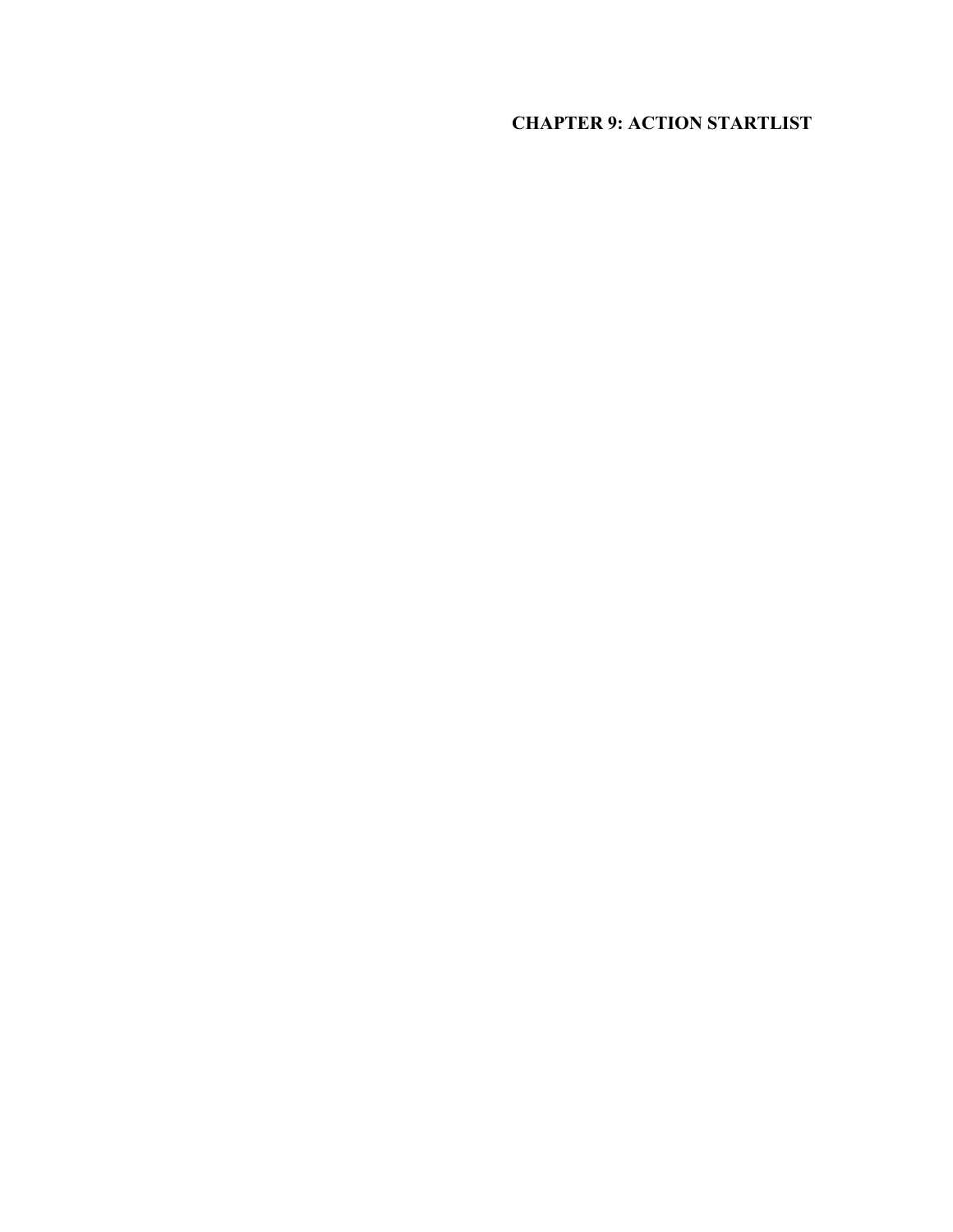# **Chapter 9: Action Start-list**

### **Introduction to Action Start-list**

This chapter provides the action start-list for Chinook conservation in the WRIA 8 watershed, followed by cost estimates for these actions. The start-list attempts to compile the land use, site-specific habitat protection and restoration projects, and public outreach and education recommendations into a single strategy list which focuses watershed priorities yet also provides a manageable number of actions. With the exception of the four actions added in response to the public review process, the Service Provider Team generated the start-list by applying the criteria approved by the Steering Committee to the comprehensive lists. The comprehensive lists are provided in Chapters 10 through 15. The criteria used to develop both lists are provided in Appendix D-1.

The start-list consists of 170 actions, and focuses primarily on Tier 1 subareas, with a small number of Tier 2 subareas. Land use, site-specific, and public outreach and education actions are grouped under the technical hypotheses for each geographic subarea.

#### **Caveats related to land use actions summarized in this chapter:**

- $\triangleright$  Land use actions are voluntary jurisdictions can choose whether or not to apply them
- $\triangleright$  Additional analysis of land use actions by criteria, and suggested references about low impact development, critical areas and other land use topics are in Appendix D, Parts 5 and 6.

#### **Caveats related to site specific habitat protection and restoration projects summarized in this chapter:**

- $\triangleright$  Please note that most of the potential site specific habitat protection and restoration projects described in this chapter still need feasibility analysis and detailed design work before implementation can begin.
- $\triangleright$  For potential habitat restoration projects calling for addition of large woody debris, particularly in the Cedar and Sammamish Rivers, placement of the wood should be done in a way that minimizes any risk to river users such as boaters and swimmers. Placement of large woody debris should be planned and supervised by a licensed engineer. The location of large woody debris should be chosen so that river users are not inadvertently swept into the wood. Consultation with river user groups will bring insight into the affect of water and obstacles on river users.

### **The action start-list and cost estimate information are provided in the following order:**

### **ACTION START-LIST**

### *Cedar River Population*

- Tier 1 subareas (mainstem Lower and Middle Cedar River)
- Tier 2 subareas (Upper Cedar River, Rock Creek, and Taylor Creek)

#### *North Lake Washington Population*

- Tier 1 subareas: (Bear, Cottage Lake/Cold Creeks)
- Tier 1 migratory: (Sammamish River)
- Tier 2 subareas (Little Bear Creek and North Creek)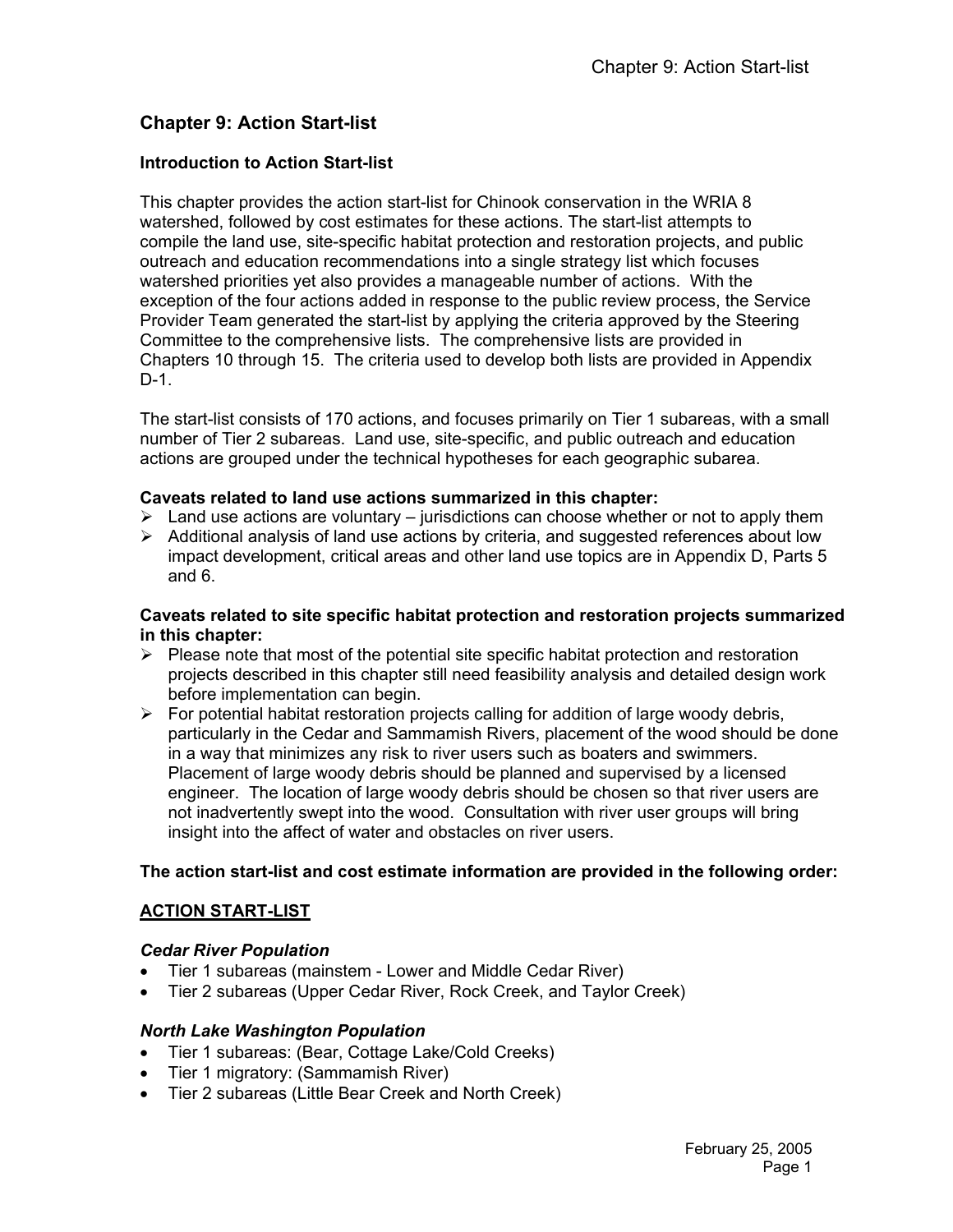### *Issaquah*

• Tier 1 subareas: (Lower, Middle, East Fork, North Fork Issaquah Creek; Carey and Holder Creeks; Fifteen Mile Creek)

# *Migratory and Rearing Corridors (used by all three populations)*

- Lake Washington (including Union Bay) and Lake Sammamish
- Lake Union, Ship Canal and Locks
- Estuary and nearshore (starts west of Locks)

(Note: Sammamish River is located with the North Lake Washington population)

# **COST ESTIMATES**

Preliminary Cost Estimates of Site-specific projects and Programmatic actions Table 9-1- Ballpark Cost Estimates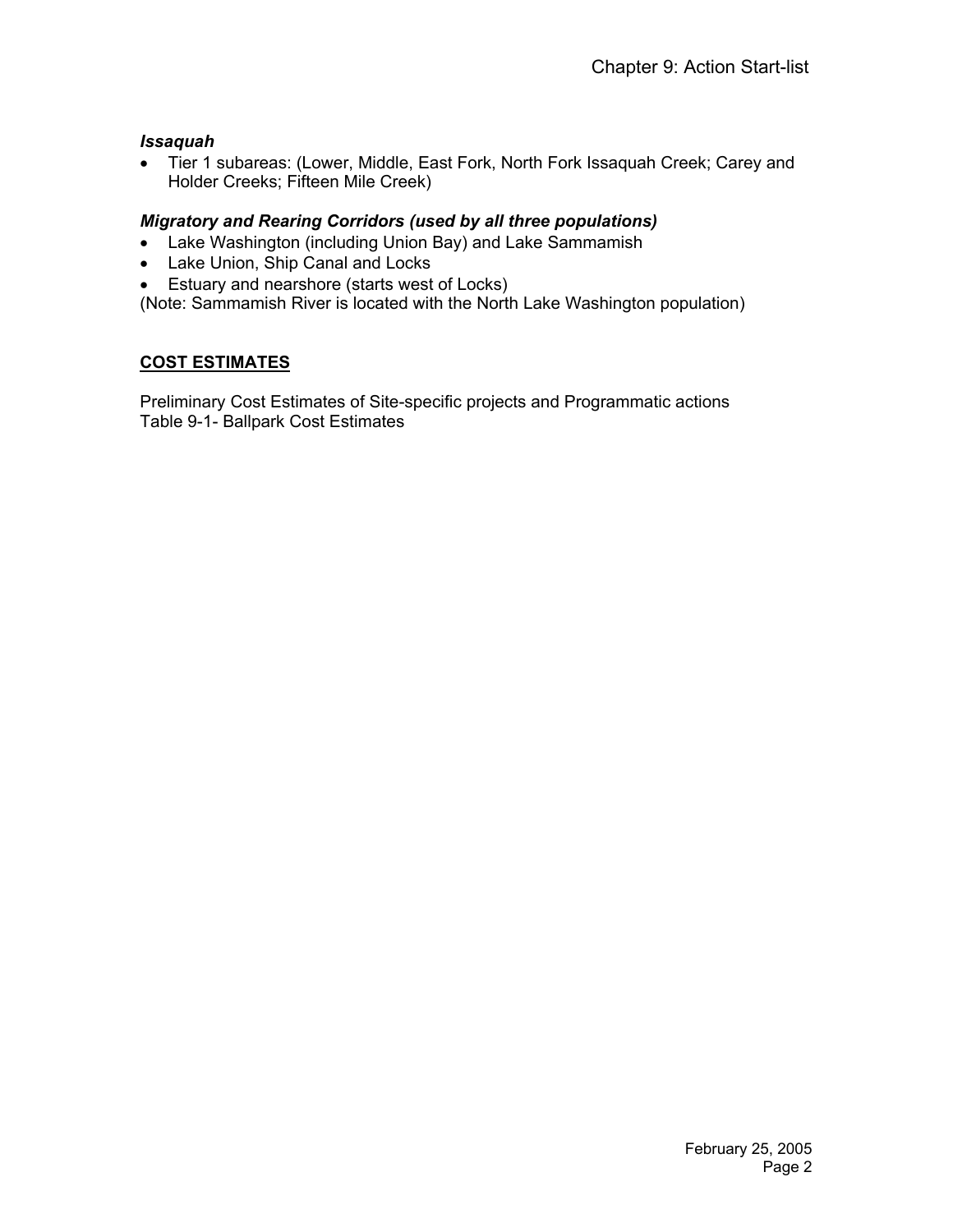# **ACTION START-LIST FOR CEDAR RIVER CHINOOK POPULATION**

Technical priorities from WRIA 8 Conservation Strategy are listed in bold. Land use, public outreach, and site specific actions are listed for each technical priority. Technical priorities are interrelated, and many actions address multiple technical priorities.

## **CEDAR MAINSTEM RECOMMENDATIONS (TIER 1)**

#### **Protect and restore forest cover and soil infiltrative capacity, and minimize increases in impervious surfaces, to maintain watershed function and hydrologic integrity and protect water quality.**

Basinwide recommendations:

- Enlist help of builders practicing sustainable development to promote benefits of forest cover in protecting water quality. (C706, C707, C720, C722)
- Employ basinwide stewards to work with property owners, land trusts, and agencies in order to identify and secure forested, wetland, and riparian areas, and to encourage the best management practices for those held in private ownership. Encourage neighborhood and community protection associations to foster the ethic of voluntary stewardship and build bridges between property owners, agencies, and local governments. (C703, C716, C720, C721)

Within Urban Growth Area:

- Consistent with Growth Management Act, Renton and potential annexation areas should absorb most growth so that rural habitat resources can be protected; growth should be managed to minimize impacts on forest cover, water quality, and flows. (C1)
- In urban areas, protect remaining trees and encourage reforestation through street tree and urban forestry programs, tree protection regulations, landscaping incentives, and redevelopment. (C3)

Outside Urban Growth Area:

• Protection of forest cover in Tier 1 and Tier 2 subareas is a high priority land use action, so that existing levels of forest cover are not further degraded. King County should strictly enforce the clearing restrictions for rural areas adopted in 10/04 as part of the critical areas ordinance update, pursue acquisition and incentives, and provide forest stewardship plans. Forest cover protections should account for site geology, soils, topography, and vegetation to maximize retention and infiltration. (C2)

#### **Protect and restore riparian vegetation to provide sources of large woody debris that can contribute to creation of pools.**

Basinwide:

- Offer regulatory flexibility and incentives to encourage property owners to restore riparian function and remove impervious areas during redevelopment of public or private properties.  $(C6, C7)$
- Expand outreach to streamside property owners about shoreline landscape design, maintenance, and streambank armoring alternatives. Convey through direct mailing of brochures (e.g., *Streamside Savvy, Going Native*); videos (*Natural Lawn Care*); shoreline homeowners kits given when home purchased; or, through workshops, including expansion of Natural Yard Care Program to include guidelines specific to shoreline residents. (C701, C702, C709, C714, C716, C722)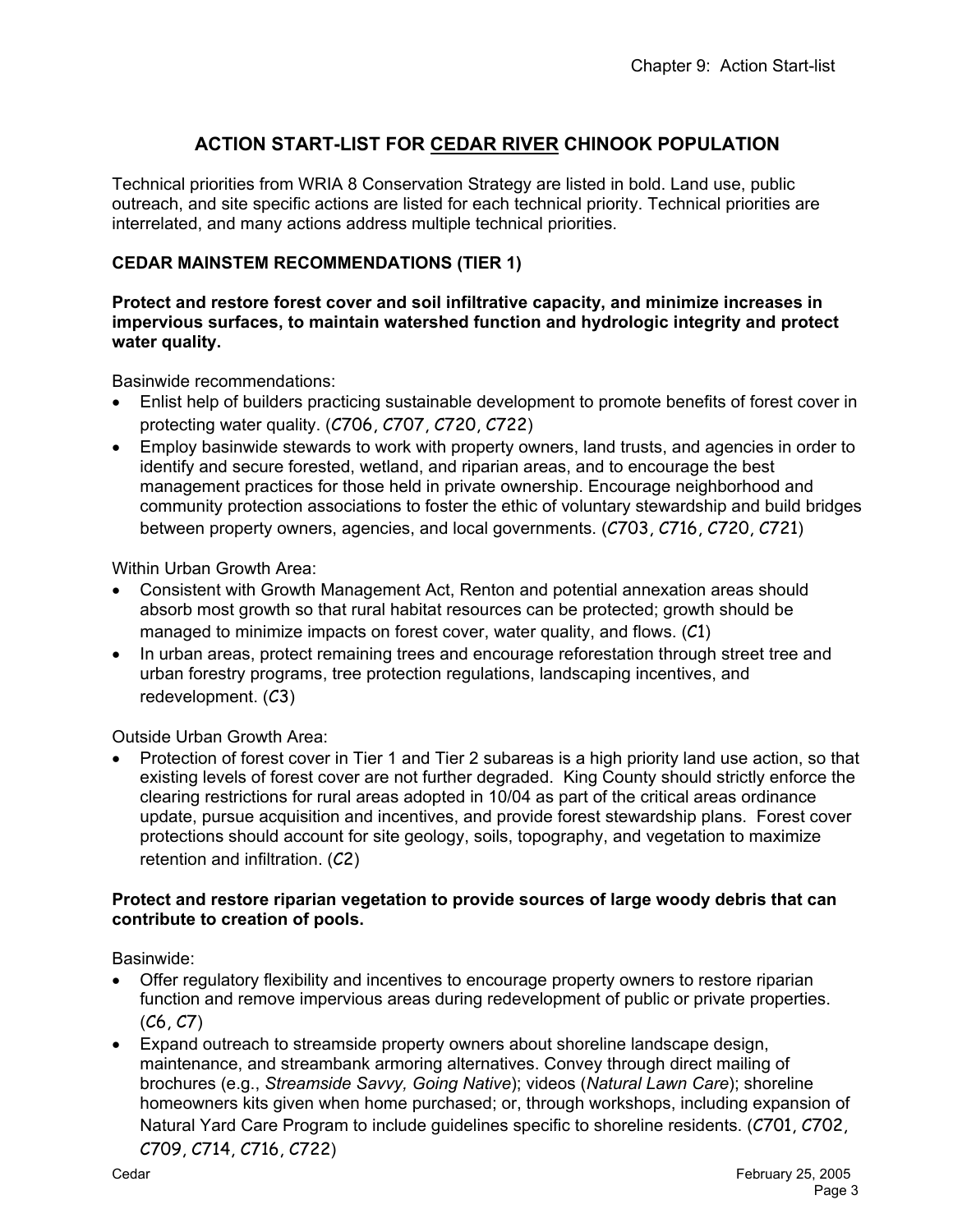- Offer educational opportunities to landscape designers/contractors on riparian design/installation, alternatives to invasive species, and use of compost. (C705, C706, C707)
- Encourage neighborhood garden tours of salmon-friendly gardens to help residents visualize alternatives to traditional, less eco-friendly landscape treatments. Offer neighborhood organizers assistance with publicity, signage, and volunteer docents. (C722, C707)

Within Urban Growth Area:

- Protection of remaining riparian vegetation within Urban Growth Area is high priority; encourage replanting of riparian vegetation through incentives, and strictly enforce aquatic buffers and limit variances where vegetation still exists in sensitive areas. (C5)
- Much of the riparian land in lower reaches of the Cedar River is publicly owned. Emphasize restoration such as conifer underplanting and long-term maintenance of these properties. (C213, C209)
- Reach 2 of the Cedar River has very little riparian vegetation. Restore riparian vegetation where possible in Reach 2. (C204)

Outside Urban Growth Area:

- Protect intact riparian buffers in Tier 1 and Tier 2 subareas through strict enforcement of buffer regulations, and offer incentives to restore degraded habitat buffers, recognizing that majority of riparian corridor is privately owned. Support King County forestry and agriculture programs including technical and financial assistance to landowners. Protection and restoration of riparian buffer on publicly owned lands is also a priority.  $(C5, C7)$
- In particular, protect riparian buffer behind Scott-Indian Grove levee in Reach 8. (C229)

#### **Protect floodplain connectivity by limiting road crossings and bank armoring. Restore floodplain connectivity by removing structures from the floodplain, setting back or removing dikes and levees. Protect channel complexity and add large woody debris to create pools and riffles.**

Basinwide:

- Limit new development in floodplains and channel migration zones; develop and apply standards which minimize impacts to salmon. State and local transportation plans should minimize new road crossings. (C17, C18)
- Do a demonstration project in publicly accessible area with riverfront property owner(s) willing to replace bulkheads, levees, or stream bank armoring with more ecologically friendly design. Project should contain elements doable by average property owner and illustrate costs and benefits. (C715)
- Conduct study to identify locations where large woody debris should be added to Cedar mainstem and to explore feasibility of passing large woody debris over the Landsburg dam. (C601, C260)
- Increase public awareness about the value of large woody debris and native vegetation for flood protection, salmon habitat, and healthy streams. Convey through media (e.g., local papers, community newsletters); signage along publicly accessible "model" shoreline; brochures such as King County's *Large Woody Debris and River Safety*; and other outreach venues such as festivals, local cable channels, and the Cedar River Naturalists program. (C716)

Within Urban Growth Area:

• Explore redevelopment and restoration options in Reach 2 and 3, particularly in area of industrial use in Reach 3 that is likely to be redeveloped in the near future. Jurisdictions could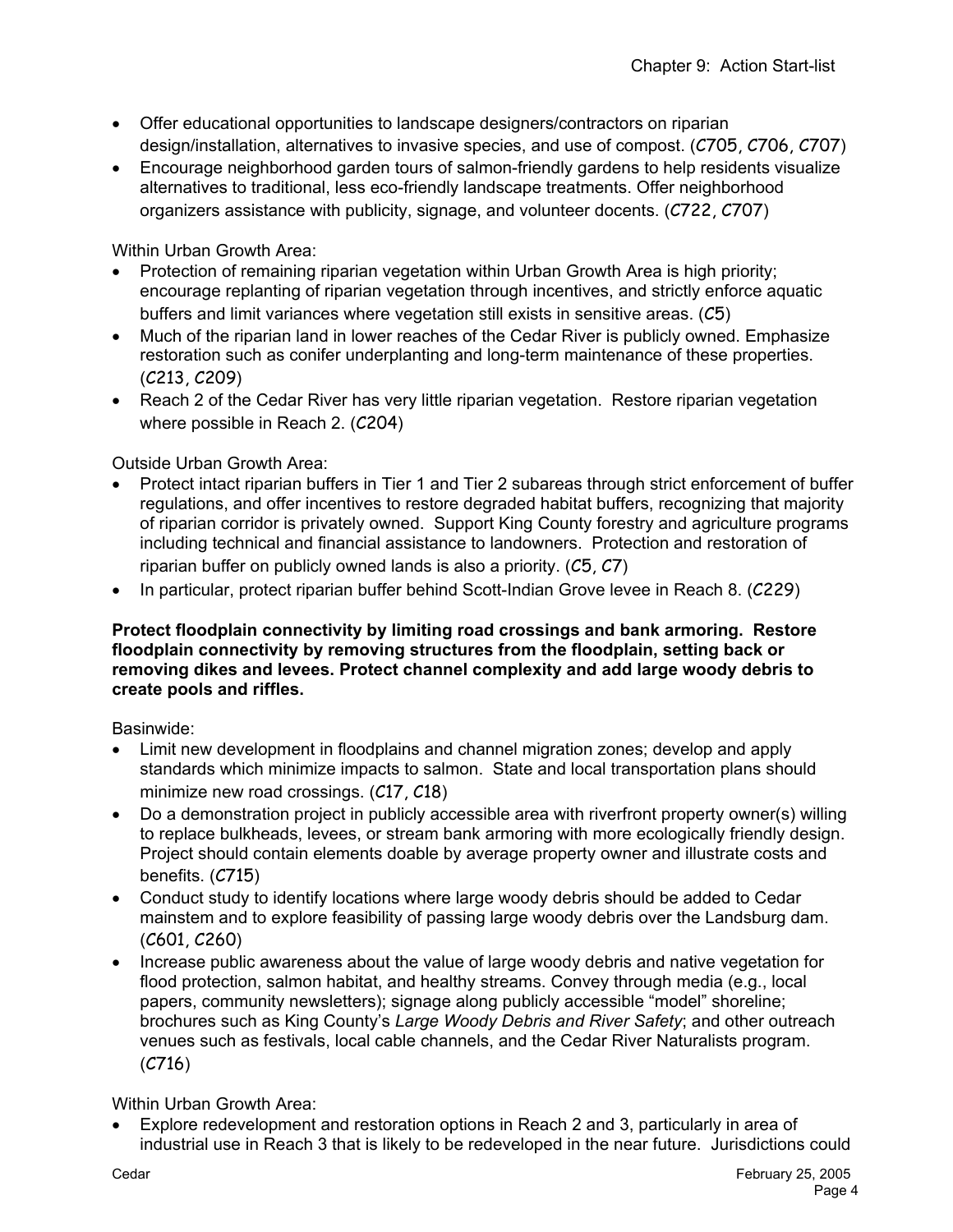offer regulatory flexibility or other incentives to encourage buffer and floodplain improvements during redevelopment. (C204, C206)

- Study options to protect in-stream habitat in Reach 4 (which has extensive large woody debris) and reduce flooding and erosion in Ron Regis Park (such as adding setback levee and large woody debris for bank stability). (C213, C214)
- Explore opportunities to remove impervious surface area and bank hardening, and restore riparian buffer in area of multi-family residential use in Reach 3. (C207)
- Explore opportunities for flood buyout in the Maplewood neighborhood in Reach 3 and restore floodplain. (C208)

Outside Urban Growth Area:

- Continue Cedar River Legacy Program to protect best remaining habitat:
	- ¾ Protect Jones Reach 29 acres, 16 parcels targeted in Reach 8. (C228)
	- ¾ Protect Belmondo Reach 71 acres, 10 parcels with no levees, numerous side-channels, braided channel in Reach 9. (C232)
	- ¾ Protect 5-acre parcel including 218th Place side-channel across from Taylor Creek confluence in Reach 11. (C244)
	- $\triangleright$  Protect Mouth of Taylor Creek Reach acquire  $\sim$  40 acres of forested riparian floodplain associated with both the Cedar mainstem and the lower Taylor Creek in Reach 11. (C245)
	- ¾ Protect Landsburg Reach 87 acres, including forested floodplain and areas of unarmored, steep bank in Reach 18. (C263)
	- ¾ Protect Royal Bend protect ~7 parcels, riverfront and floodplain (spans Reach 12-13). (C247, C249)
	- $\triangleright$  Cedar Rapids Reach acquire ~15 acres, remove levee and restore floodplain in Reach 7. (C222, C224)
- Continue Bucks Curve buyouts and restore floodplain in Reach 5. (C215)
- Restore side-channel on Renton Lions Club in Reach 10. (C233)
- Carry out Dorre Don area flood buyouts and floodplain restoration in Reach 14. (C252)

## **Protect and restore water quality from fine sediments, metals, low dissolved oxygen, and high temperatures.**

Basinwide:

- Jurisdictions should adopt and enforce stormwater regulations and best management practices, consistent with Washington Department of Ecology's 2001 Stormwater Management Manual (or beyond), as part of the NPDES Phase 1 and Phase 2 permit requirements. These regulations and BMPs should reduce sediment inputs from bed-scouring high flows and from non-point sources, including roads, development, agriculture, and other activities. Water quality problems should be addressed through stormwater programs (including low impact development BMPs), current and future TMDLs, livestock programs, and upgrade of stormwater facilities (where possible). (C12)
- Explore options to improve stormwater management in developed areas, e.g., through development of regional stormwater facilities and natural drainage systems (e.g., SEA Streets). Promote stormwater best management practices related to parking lot cleaning, storm drain maintenance and road cleaning. (C13)
- State/local transportation departments should address runoff from all roads and retrofit existing roads as part of major maintenance, expansion or upgrade projects; road maintenance actions should be consistent with Tri-County guidelines. Stormwater impacts from major transportation projects (for new and expanded roadways proposed during the next ten years) should be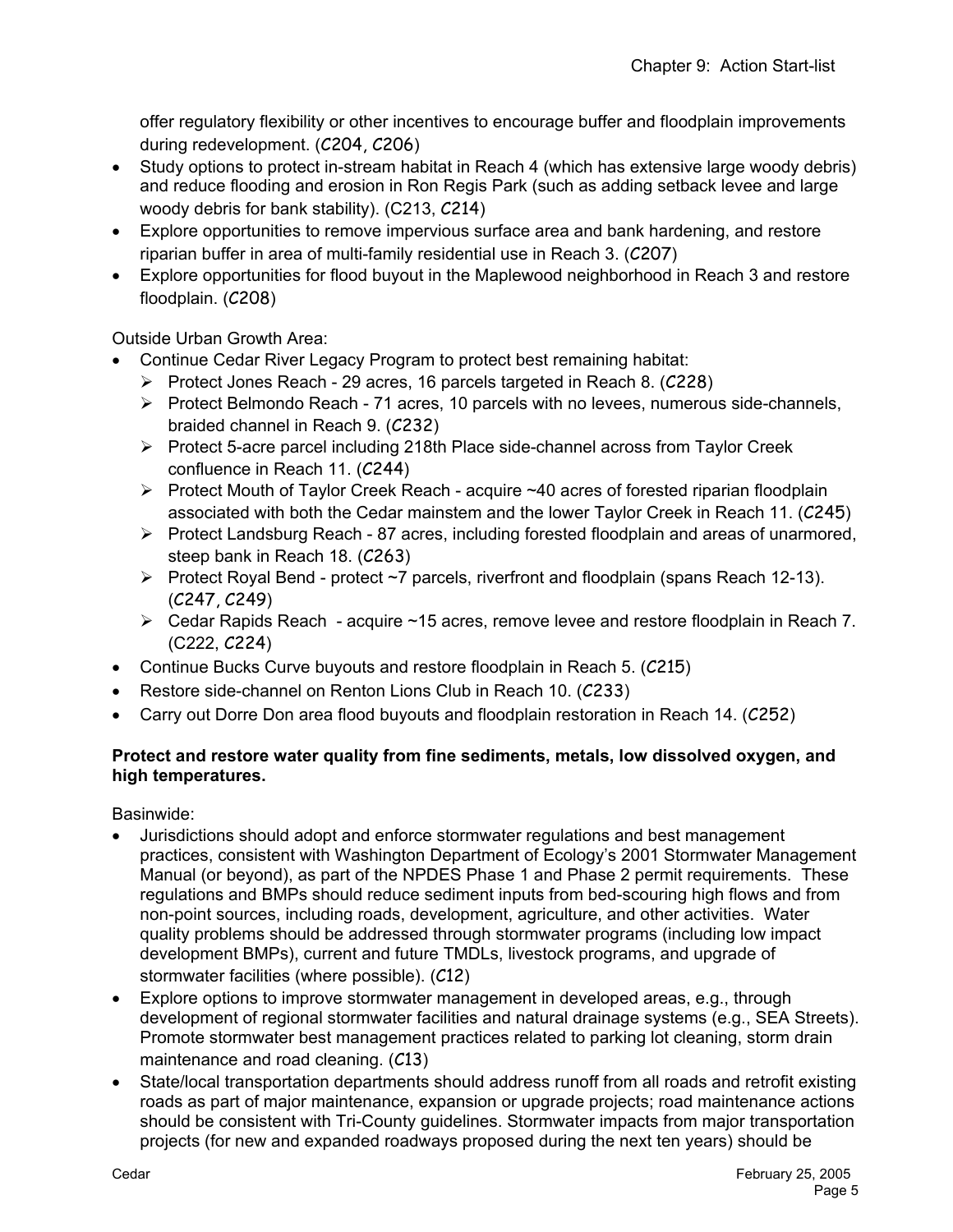addressed. Washington Department of Transportation should improve stormwater management on SR 169. (C14, C15, C16)

- Coordinate with local business community and non-profits to encourage the use of commercial car washes and carwash kits. Reprint and distribute water quality poster series depicting impacts of everyday practices: washing car, driving car without maintenance, leaving pet wastes unattended, and improperly using lawn chemicals. (C710)
- Publicize emergency call numbers for public to report water quality and quantity problems, nonpermitted vegetation clearing, and non-permitted in-stream grading and wood removal incidents. (C713)

# **Provide adequate stream flow to allow upstream migration and spawning.**

Basinwide:

- Work with Washington Department of Ecology and local health departments on regulations, incentives, and education related to impact of surface and groundwater withdrawals, including illegal withdrawals and exempt wells. Determine where illegal surface water withdrawals are occurring and follow-up with enforcement to ensure withdrawals do not continue. (C22)
- Work with City of Seattle, Cedar River Instream Flow Commission, and other stakeholders on policies, procedures and research related to effects of flow on habitat restoration. (C23)
- Address flow issues through other regulations/programs including: critical aquifer recharge area protections, land use regulations, groundwater management plans, stormwater regulations, and best management practices for infiltration, low impact development, etc. (C19, C21, C20)
- Promote availability of water conservation education and incentive programs (e.g., rebates for efficient toilets, free landscape irrigation audits) to decrease household, commercial, and landscaping irrigation water consumption throughout WRIA 8. (C24, C708)

### **Additional action approved by the Steering Committee in response to public comment:**

• Protect Dorre Don Meanders Reach – acquire ~71 acres in Reach 13 and 14 (C250, C253).

## *NOTE: South Lake Washington actions have been identified as important to the Cedar population. Please see the Action Start-List for Migratory Areas.*

# **TIER 2 SUBAREAS**

#### **Availability of high-quality habitat in Tier 2 subareas is necessary to reduce the risk of natural disturbances that could impact spawning areas in the mainstem Cedar. In addition, the Upper Cedar provides increased spatial distribution for spawners.**

Upper Cedar River:

• Study where and how to add large woody debris to upper Cedar River mainstem and implement program. Must address dam safety in large woody debris placement. (C607)

Rock Creek:

• Provide enhanced flows for pre-spawning migrants - Work with the City of Kent to establish instream flows that are protective of Chinook through their Habitat Conservation Plan process. Investigate and address other impacts to flows through stormwater management (e.g., low impact development), education and enforcement (e.g., for illegal and exempt withdrawals), etc. (C73, C75, C76, C80, C351)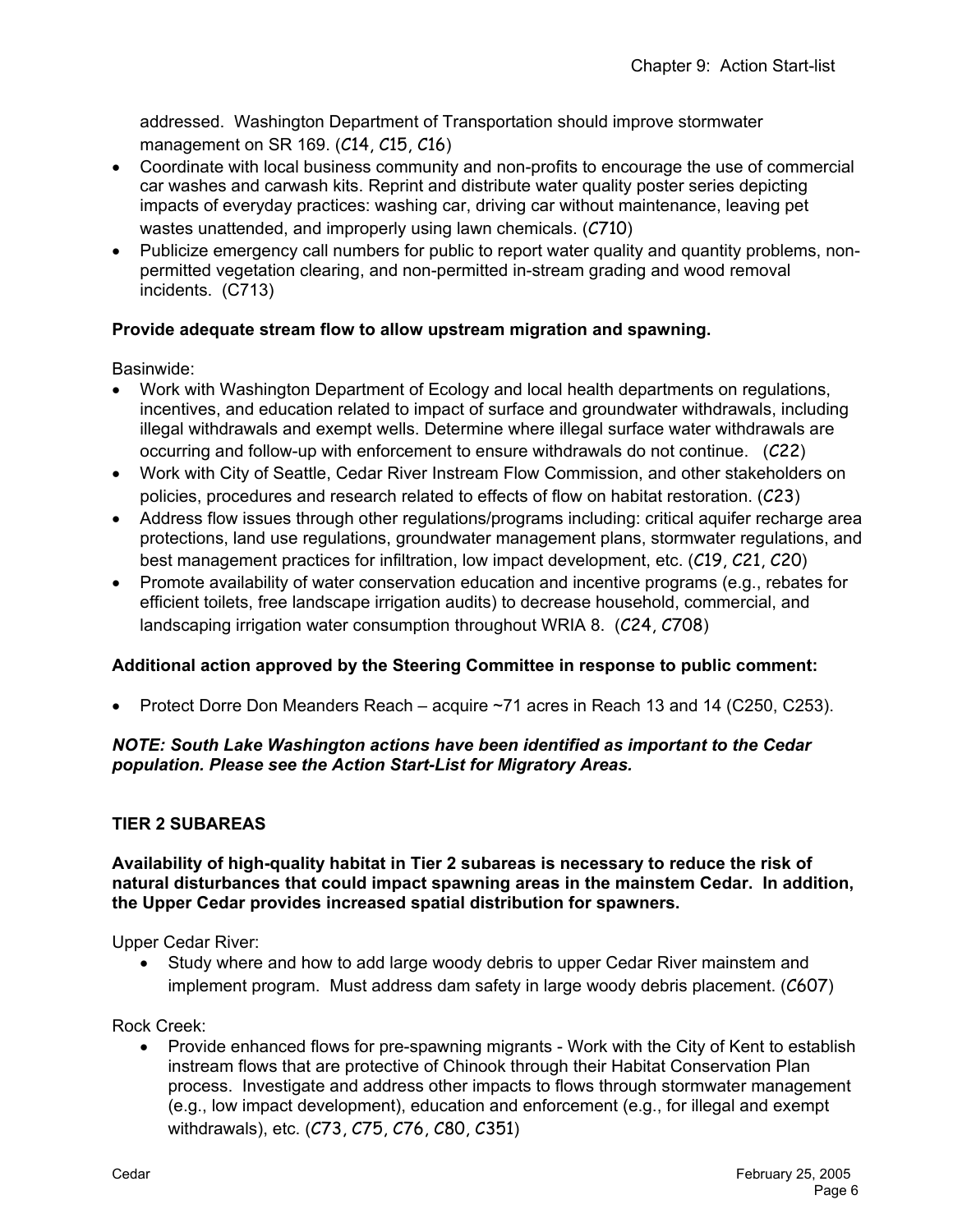• Floodplain restoration near mouth – Buy out house on right bank, remove bank hardening, add large woody debris, and restore riparian vegetation (remove non-native plants and replant with native vegetation). (C341)

Taylor Creek:

- Adopt and enforce stormwater regulations and best management practices to reduce stormwater flows that have increased bed scour and deposition of fine sediments. Flashy flows should be addressed through forest cover retention, low impact development techniques, erosion control during construction, improved stormwater management on new and existing roads. (C64)
- Lower Taylor Creek floodplain restoration (Reach 2) Relocate 800 feet of stream away from Maxwell Road, restore floodplain wetlands and off-channel habitat, place large woody debris, and restore riparian vegetation. (C333)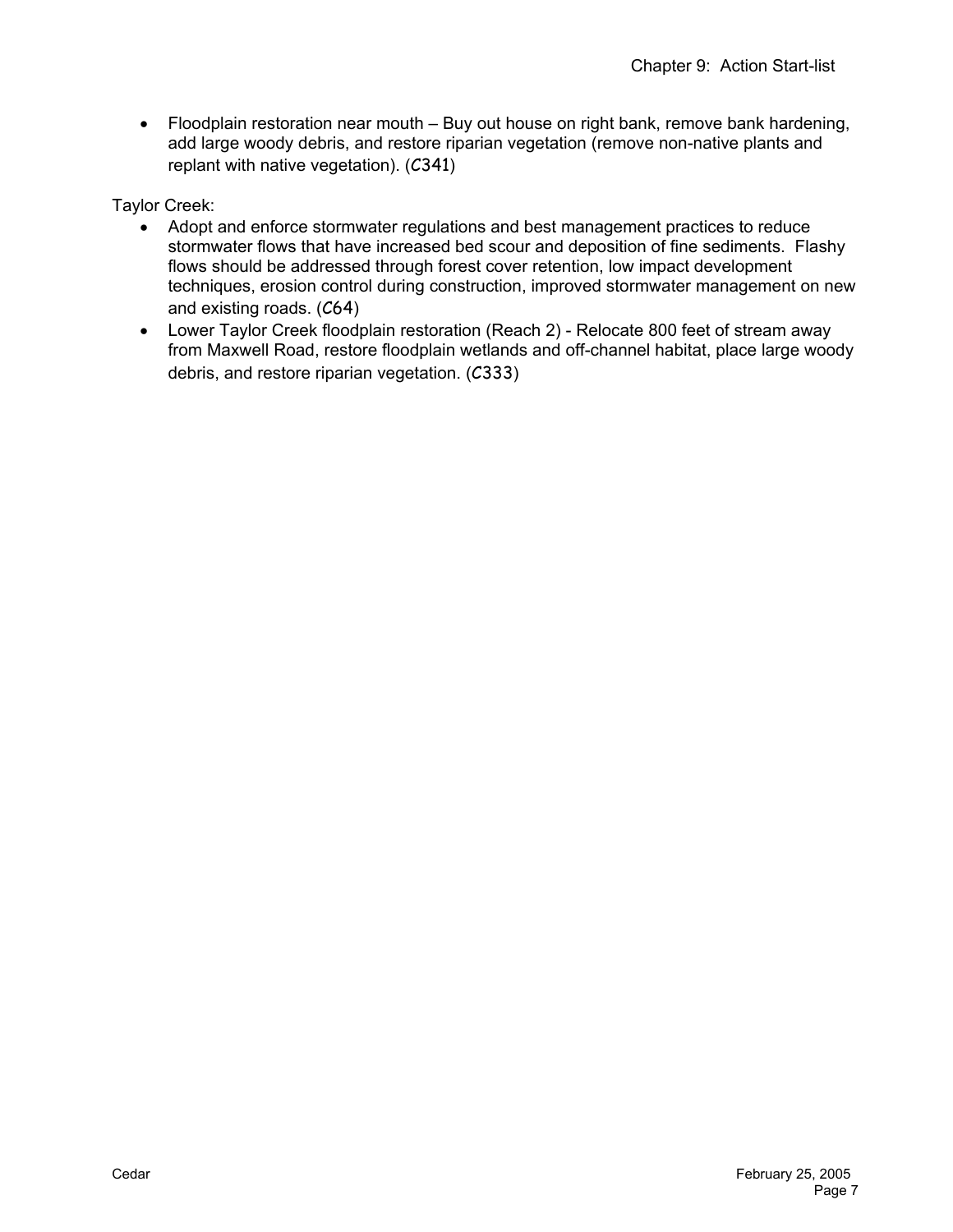# **ACTION START-LIST FOR NORTH LAKE WASHINGTON CHINOOK POPULATION (INCLUDES SAMMAMISH RIVER)**

Technical priorities from WRIA 8 Conservation Strategy are listed in bold. Land use, public outreach, and site specific actions are listed for each technical priority. Technical priorities are interrelated, and many actions address multiple technical priorities.

# **BEAR/COTTAGE LAKE/COLD CREEKS RECOMMENDATIONS (TIER 1)**

### **Identify and protect headwater areas, wetlands, and sources of groundwater to maintain natural hydrologic processes and temperatures that support Chinook.**

Basinwide recommendations:

- Protect headwater wetlands, seeps, and groundwater recharge areas through critical areas ordinances, critical aquifer recharge area protections (CARAs), incentives, and acquisition. Support with appropriate public outreach to convey reasons behind regulations to protect groundwater sources, consequences of not employing them, and ultimate benefits to environment and people. (N1, N722, N723)
- Determine source of the Cold Creek groundwater springs in Cottage Lake Creek and develop protective measures to adequately protect them. Cold Creek headwaters cross the Urban Growth Boundary; growth within Woodinville should be managed to minimize impacts. (N4)
- Expand groundwater protection outreach messages to include the relationship between ground and surface water and inter-connectedness of all hydrologic systems. Include messages in water utility billings, newspaper articles, and school curricula; explore opportunities to partner with business such as local bottled water company. (N722, N723, N724)

## **Protect and restore forest cover, soil infiltrative capacity and wetlands, and minimize increases in impervious surfaces, to maintain watershed function and hydrologic integrity.**

Basinwide recommendations:

- Continue approach taken in King County during past decade to protect forest cover and riparian buffers, including: enforcing existing regulations, providing a range of incentives and a basin steward working with streamside landowners, and providing forest stewardship plans. Support Snohomish County's incentive programs such as Transfer of Development Rights for farmlands and Reduced Drainage Discharge Demonstration Program. Properties protected through acquisition, easements, etc. must be maintained over long term. (N7, N701, N702, N704)
- Promote low impact development throughout Tier 1 and 2 subareas, to accommodate additional growth in urban and rural areas, while protecting ecological functions. Enlist help of builders practicing sustainable development to promote benefits of forest cover in protecting water quality. Provide recognition through media and professional awards to those using pervious paving, grass/green roofs, and other low impact development techniques. Work with the Snohomish Sustainable Development Task Force and other public and private stakeholders to plan and implement low impact development techniques. (N6, N91-93, N719, N720, N721)
- Increase outreach concerning the benefits of trees and basinwide forest coverage to protect water quality and maintain instream flows. Coordinate with nurseries, home improvement centers, and arborists to develop a marketing campaign promoting the benefit of trees to salmon and watershed health.
- Employ basinwide stewards to work with property owners, land trusts, and agencies in order to identify and secure forested, wetland, and riparian areas. Encourage neighborhood and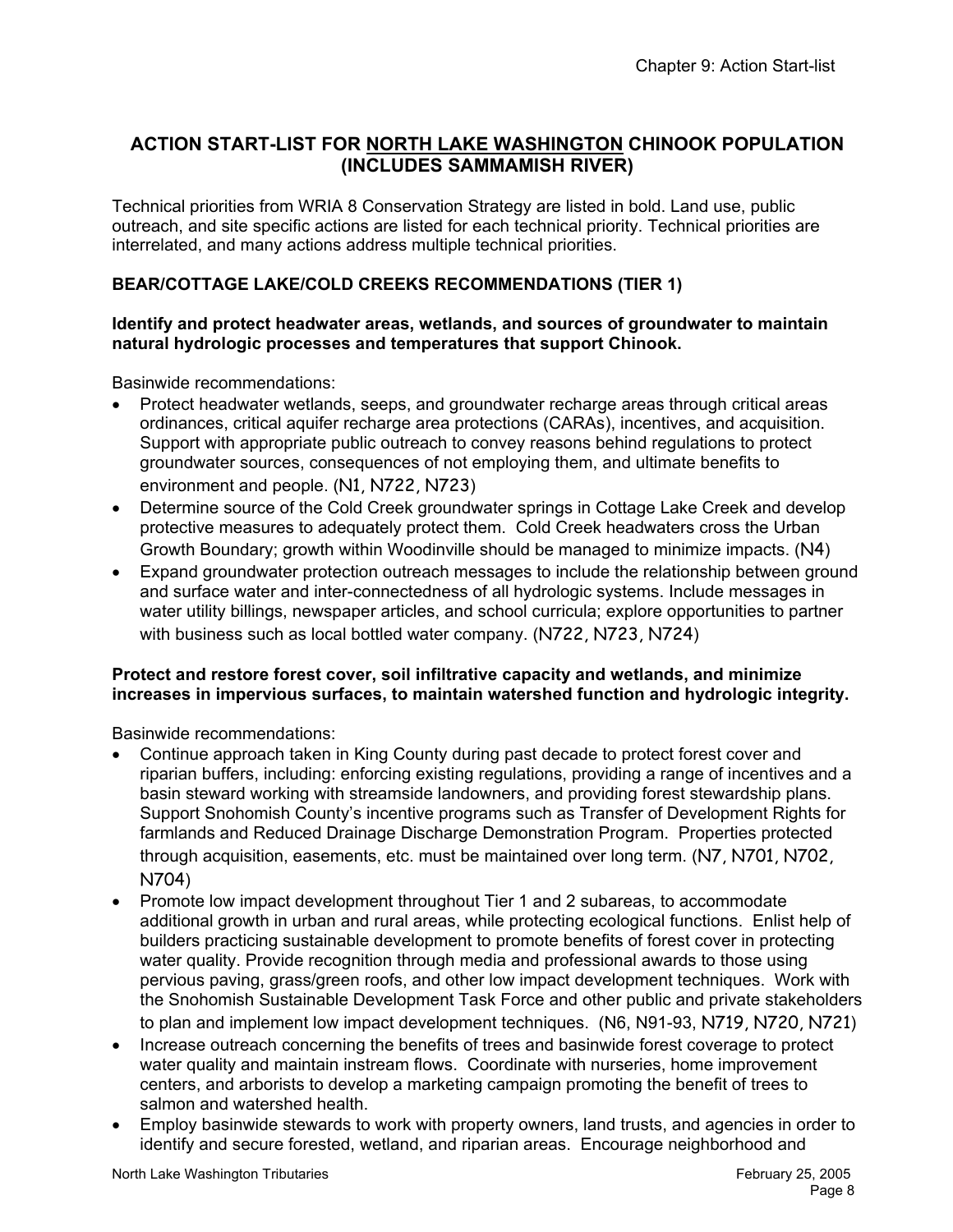community protection associations that foster the ethic of voluntary stewardship, enlist community support to purchase forest tracts and build bridges between property owners, agencies, and local governments. (N702, N704)

Within Urban Growth Areas:

- Continue to absorb majority of growth in urban areas, while protecting and restoring forest and promoting low impact development, to maintain and improve water quality and flows. (N5)
- Protect undeveloped forested parcels in Bear Reach 6. (N216)

Outside Urban Growth Areas:

- There is considerable growth pressure in Bear/Cottage Lake creeks outside the Urban Growth Area (UGA), as urban-type development and related infrastructure continue to expand (e.g., Maltby UGA, Redmond Ridge UPD, city parks). Jurisdictions should not move the UGA boundary unless such change is beneficial to salmon; they should encourage low impact development, clustering, low density livestock or garden enterprises with appropriate best management practices, and other measures to protect environmental functions in rural areas. It may be necessary to acquire high quality rural properties to insure their long-term protection. (N6)
- Adopt and strictly enforce stream/wetland buffers and forest cover protections through King and Snohomish counties' critical areas ordinance updates. Forest cover protections should account for site geology, soils, topography, and vegetation to maximize retention and infiltration. (N10)
- Protect and restore forest cover throughout unincorporated area. In particular, protect large, undeveloped forested parcels in Lower Bear Reach 7 and Upper Bear Reaches 15/16 and 12. Restore forest cover on cleared, undeveloped properties in Lower Bear Reach 7 and Upper Bear Reaches 9 and 8. (Note: Reaches listed in EDT priority order). (N224, N277, N256, N220, N235, N228)

#### **Protect and restore riparian vegetation to improve channel stability, provide sources of large woody debris that can contribute to creation of pools, and reduce peak water temperatures that favor non-native species.**

Basinwide:

- Implement regulations and incentives to protect and restore riparian buffers, through critical areas ordinances and Shoreline Master Program updates; limit impacts of trails and other facilities in buffers. Implement riparian restoration by streamside landowners through King County Livestock Program, farm plans, and cost share. (N12)
- Expand outreach to streamside property owners about shoreline landscape design, maintenance, and streambank armoring alternatives, through direct mail brochures, videos, shoreline homeowners kits (including expansion of "Streamside Living Welcome Wagon"), and workshops (including expansion of Natural Yard Care Program). (N703, N707, N708, N709, N725)
- Offer educational opportunities to landscape designers/contractors on riparian design/installation, alternative to invasive species, and promote use of compost. (N714, N721)

Within Urban Growth Areas:

• Carry out riparian restoration of publicly owned properties in Bear Creek Reach 3. (N206)

Outside Urban Growth Areas:

• Remove invasive plants and plant riparian buffers along Bear Creek throughout Paradise Valley Conservation Area (Reach 16). (N276)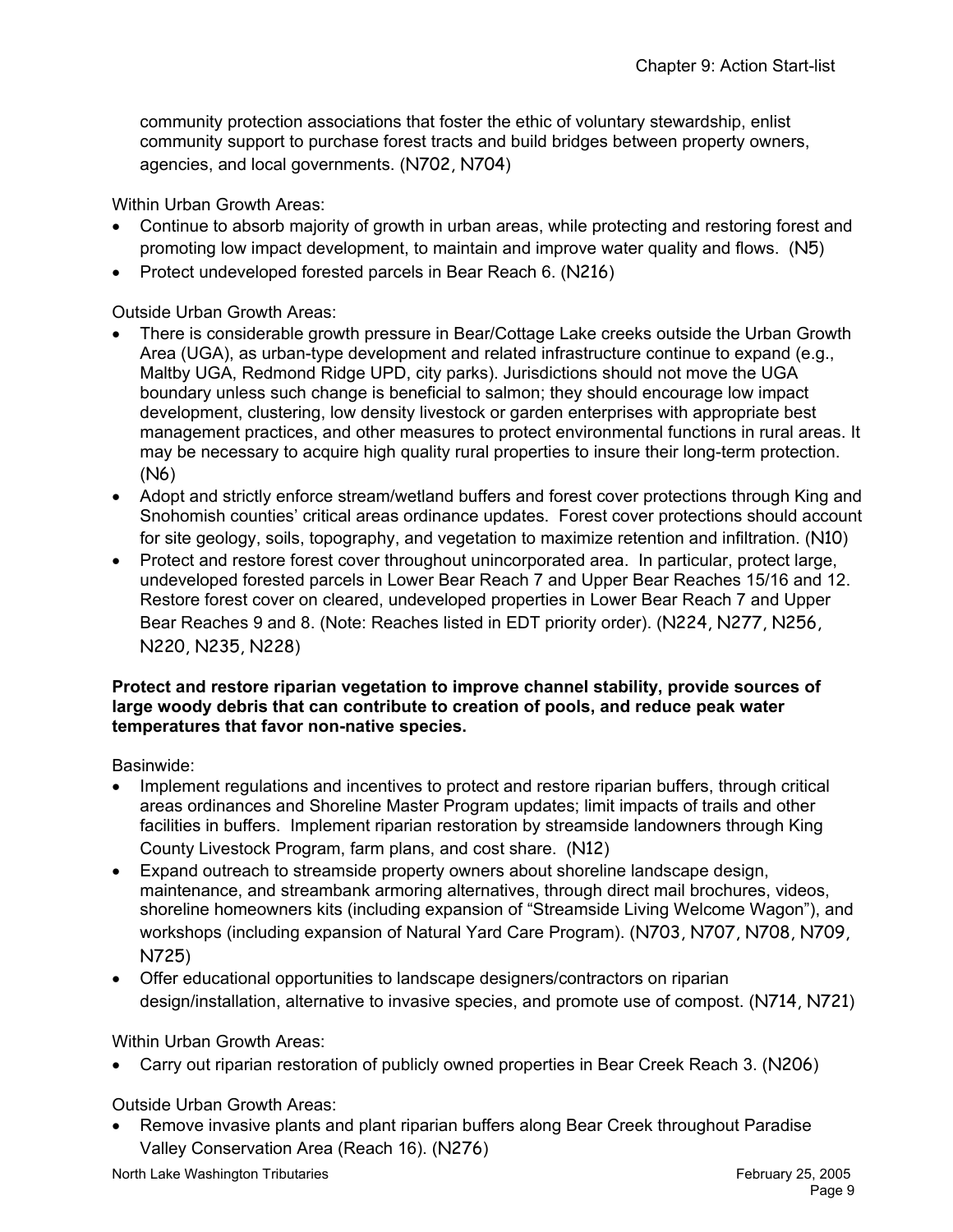• Work with private property owners upstream of Native Growth Protection Easements in Cottage Lake Creek Reach 3 to restore riparian buffers. (N298)

**Protect and restore floodplain connectivity and increase off-channel habitat by minimizing road crossings, reducing channel confinement, and removing floodplain structures. Protect and increase channel complexity, including large, woody debris, which contribute to channel stability and development of pools, trap sediment, and reduce water temperature.** 

#### Basinwide:

- Limit new development in floodplains; develop and apply standards which minimize impacts to salmon. Minimize number and width of new roads through transportation planning and implementation. (N15)
- Increase public awareness about the value of large woody debris and native vegetation for flood protection, salmon habitat, and healthy streams. Convey through media (e.g., local papers, community newsletters); signage along publicly accessible "model" shoreline; brochures such as King County's *Large Woody Debris and River Safety*; and other outreach venues such as festivals and local cable channels. (N708)

Within Urban Growth Areas:

- Protect former dairy farm in Bear Creek Reaches 4 and 5, and restore riparian conditions, instream channel complexity and increase off-channel habitat. Also reduce inputs of fine sediments into these reaches of Bear Creek. (N211, N208)
- Restore meanders, instream channel complexity, off-channel habitat, and riparian vegetation in lower 3000 feet of Bear Creek (Reach 1), which is currently straightened with armored banks. Enhance mouth of Bear Creek to create cool refuge pool for migrating adults. Work with media to record process and share results with the public. (N201)
- Protect undeveloped, forested properties in Bear Reach 6. (N218)

Outside Urban Growth Areas:

- Continue protection of best remaining habitat through Bear Creek Waterways Program (includes Cottage Lake/Cold creeks). Priority reaches for protection identified through the Waterways program include:
	- ¾ Reach A (EDT Reaches in priority order: Bear 15-16, 14) (particularly Stevens, Dolittle parcels) (N272, N268);
	- ¾ Reach B (EDT Reaches in priority order: Bear 14, 13, 10, 11, 12) (N264, N246, N253, N257);
	- $\triangleright$  Reach C (EDT Reaches in priority order: Cottage Lake 4, 5/6) (particularly forested parcels south of NE Woodinville Rd) (N311, N320);
	- ¾ Reach D (EDT Reaches in priority order: Bear 7, 8, 9) (particularly parcel near Classic Nursery, Grandstand, Swanson Horse Farm) (N222, N232, N239); and
	- $\triangleright$  Reach E (EDT Reaches in priority order: Cottage Lake 3, 2, 1) (particularly Nickels Farm) (N303, N293, N286).
- Add large woody debris throughout watershed, but particularly in Bear Creek Reaches 10, 9 and 8 (in EDT priority order). (N242, N235, N226)
- Explore opportunities to improve floodplain connection in Reach 1 of Cottage Creek by removing riprap or artificial constrictions. (N282)

#### **Protect and restore water quality from fine sediments, metals, high temperatures, and bedscouring high flows.**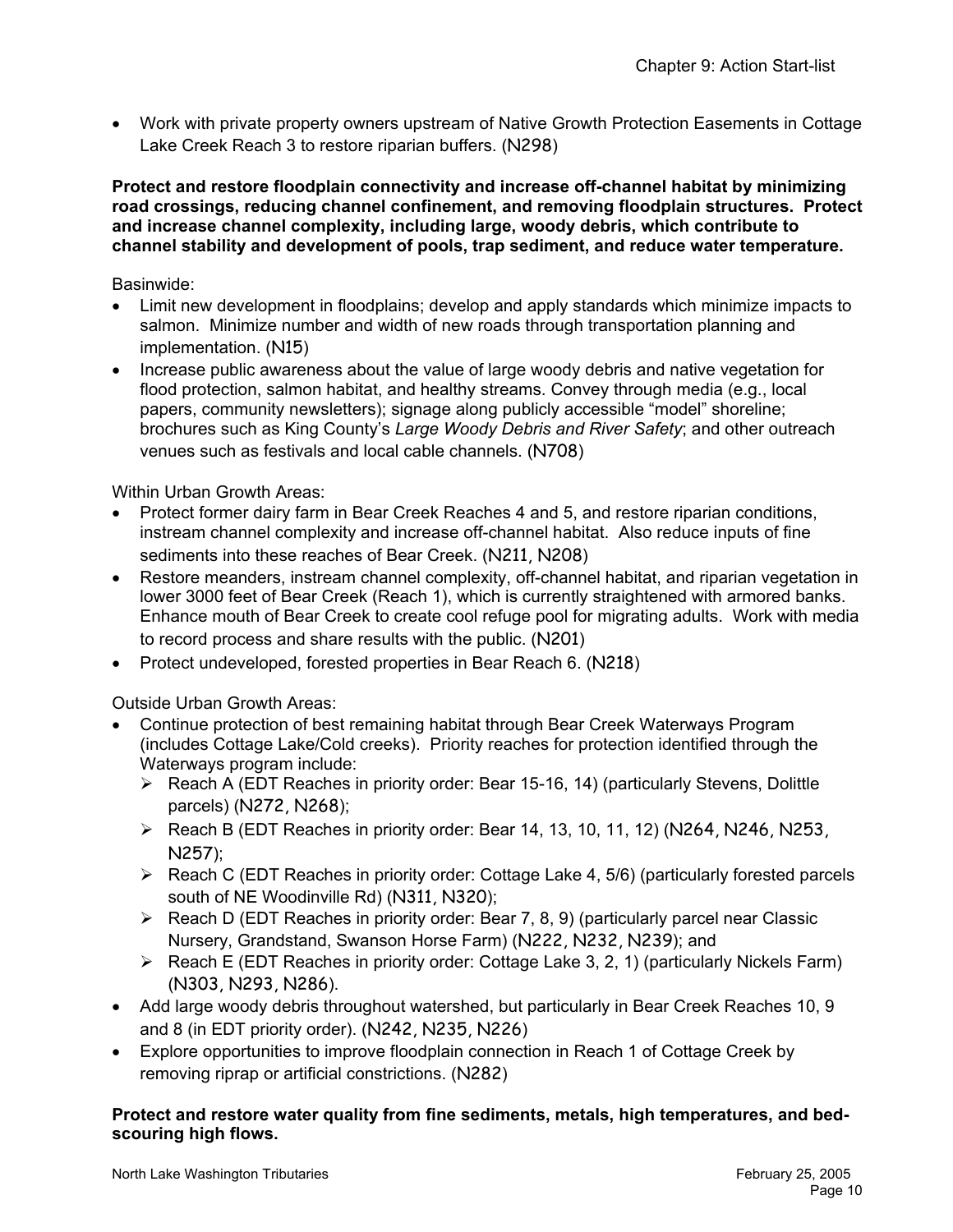Basinwide:

- Identify sources and adopt source control of fine sediments and metals in mainstems and tributaries (e.g., from new construction, sand on roads, farms) through stormwater management and clearing and grading ordinances. Jurisdictions should adopt and enforce
- regulations and best management practices consistent with Washington Department of Ecology's 2001 Stormwater Management Manual (or beyond), as part of the NPDES Phase 1 and Phase 2 permit requirements. Water quality problems should be addressed through stormwater programs (including low impact development BMPs), current and future TMDLs, livestock management programs, and upgrade of stormwater facilities (where possible). (N18)
- Work with Washington Department of Transportation and local jurisdictions to pursue opportunities to retrofit existing roadways with stormwater best management practices to improve water quality and flows. Stormwater impacts from major transportation projects (for new and expanded roadways proposed during the next ten years) should also be addressed. (N21-22)
- Coordinate with local business community and non-profits to encourage the use of commercial car washes and carwash kits. Reprint and distribute water quality poster series depicting impacts of everyday practices: washing car, driving car without maintenance, leaving pet wastes unattended, and improperly using lawn chemicals. Promote stormwater best management practices related to parking lot cleaning, storm drain maintenance, and road cleaning. (N726, N727, N729, N731)
- Promote through design competitions and media coverage the use of "rain gardens" and other low impact development practices that mimic natural hydrology. Combine a home/garden tour or "Street of Dreams" type event featuring these landscape /engineering treatments. (N720, N721)
- Publicize emergency call numbers for public to report water quality and quantity problems, nonpermitted vegetation clearing, and non-permitted in-stream grading, and wood removal incidents. (N731)

Within Urban Growth Areas:

- Commercial/industrial areas should be investigated for water quality and runoff issues and potential stormwater facilities planned and built. (N23)
- Add water quality treatment for stormwater runoff from freeway in Bear Creek Reach 1. (N202)

Outside Urban Growth Areas:

- Jurisdictions should implement and enforce livestock ordinances, making highest priority those areas that are most susceptible due to fine soils. Work with farmers to adopt and implement farm plans to address water quality and habitat management. Coordinate with other stewardship and education programs, (e.g., Horses for Clean Water). (N19, N702, N713)
- In particular, Swanson Horse Farm property on NE 140<sup>th</sup> St. in Bear Creek Reach 8 and the Nickels Farm in Cottage Lake Creek Reach 2 need to reduce fine sediment inputs and restore riparian areas. Both farms are targeted for protection under the Bear Creek Waterways program as well. (N236, N289)

# **Provide adequate stream flow to allow upstream migration and spawning.**

Basinwide:

• Adopt stormwater provisions to address high flows, flashiness, and protection of base flows, including forest retention and low impact development best management practices, to improve infiltration. (N20, N27)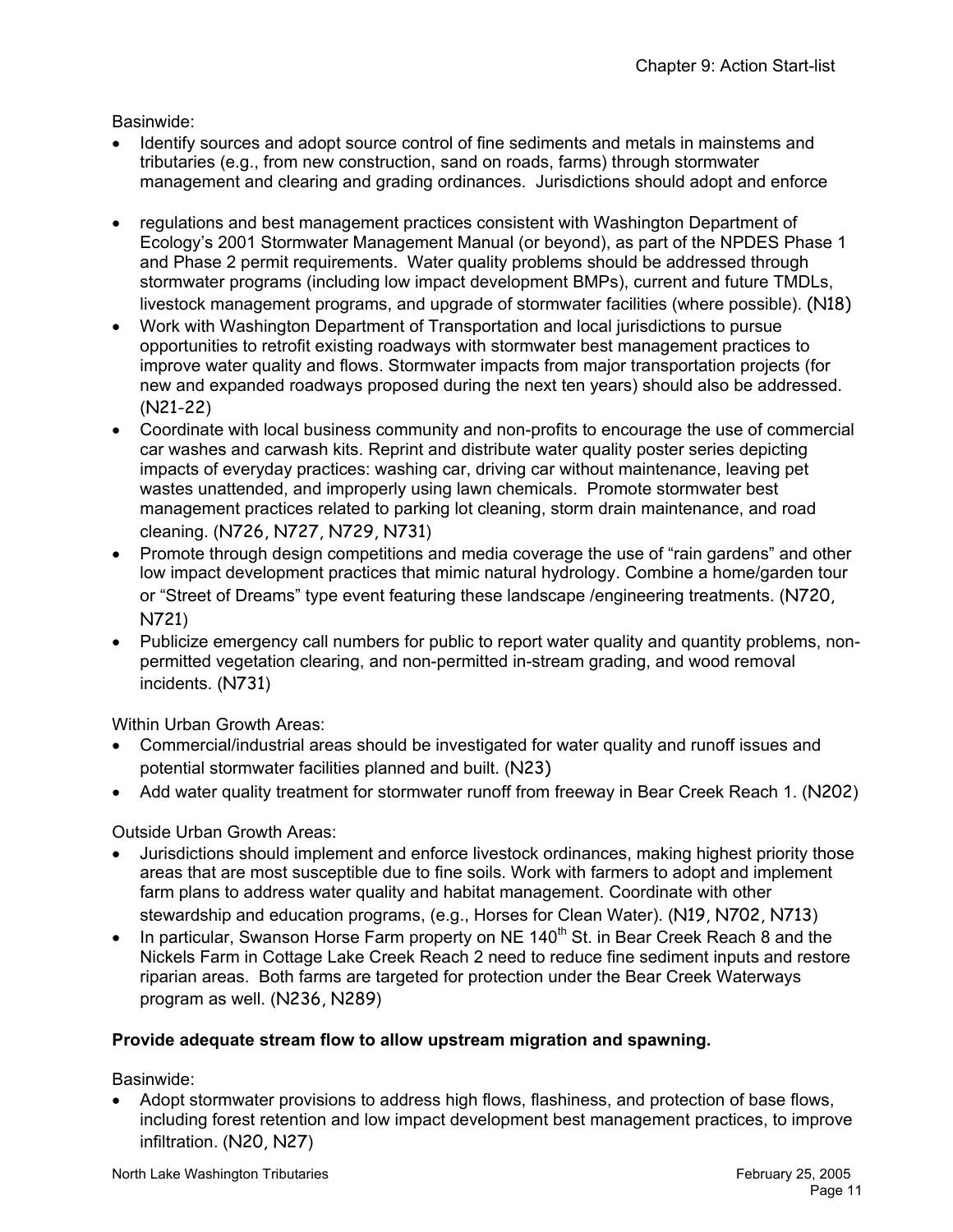- Work with Washington Department of Ecology, local health departments, and water suppliers on regulations, incentives, and education related to impact of surface and groundwater withdrawals, including municipal water withdrawals (e.g., City of Redmond), illegal withdrawals, and exempt wells on flow conditions throughout basin. Determine where illegal surface water withdrawals are occurring and follow-up with enforcement to ensure withdrawals do not continue. (N25-26)
- Increase outreach about illegal water withdrawals, including information about exempt wells (who and what purposes qualify), and maximum quantities that may be withdrawn per day. Clarify distinction between withdrawals taken from wells and diversions taken from the river without a water rights permit. Create citizen-based watchdog groups to watch for people drawing directly from creeks and streams.
- Promote availability of water conservation education and incentive programs (e.g., rebates for efficient toilets, free landscape irrigation audits) to decrease household, commercial, and landscaping irrigation water consumption throughout WRIA 8. (N28, N723)

# **SAMMAMISH RIVER RECOMMENDATIONS (TIER 1)**

#### **Protect and restore cool clean water sources and inflows to the Sammamish River by protecting and restoring large and small tributaries to the Sammamish River, and protecting sources of groundwater.**

Basinwide (entire subarea is located within Urban Growth Area):

- Address water quality issues, including temperature and pesticides/herbicides, through stormwater regulations (including NPDES permits), best management practices (including low impact development), education, and incentives targeted at agricultural, commercial, industrial, and residential landowners. (N34-37)
- Work with Washington Department of Ecology, local health departments, and water suppliers to address municipal water withdrawals, illegal withdrawals, exempt wells that impact Sammamish River flows and related high temperatures. Research potential for reclaimed water facilities, shifting of municipal water supply sources to maximize summer flows, and extent of impacts from agricultural, commercial, and industrial sectors. (N29-30, N33)
- Bolster water conservation outreach in Sammamish watershed to increase and maintain summer base flows and reduce summer water temperatures. Carry out through incentive programs (e.g., rebates for efficient appliances, toilets, free landscape irrigation audits); classes on native drought-tolerant landscaping; and waterless carwash promotions. (N733, N734)

#### **In reaches 3 through 6, restore floodplain connections and increase meandering of river by regrading river banks back, creating flood benches at or below ordinary high water mark. (This will concentrate low flows in narrower channel to increase water level and increase shallow habitat for juvenile rearing.) Increasing river meanders will also intercept more sources of groundwater flow.**

Basinwide (entire subarea is located with Urban Growth Area):

- Encourage bank regrading and revegetation of riparian buffers (on mainstem and tributaries) during new construction and redevelopment in exchange for regulatory flexibility and incentives, such as providing expertise, expediting permitting, and tax breaks. (N42-43)
- Pursue opportunities to regrade banks, create flood benches at or below high-water mark, and remove non-native plants and plant banks and benches with native vegetation in Reach 5 from NE 90th to NE 100<sup>th</sup> and Reach 3. Also consider lowering benches from earlier restoration projects in Reach 5 (e.g., Mammoth Sammamish north of Willows Creek on west side and Willows Creek outfall). (N356, N343)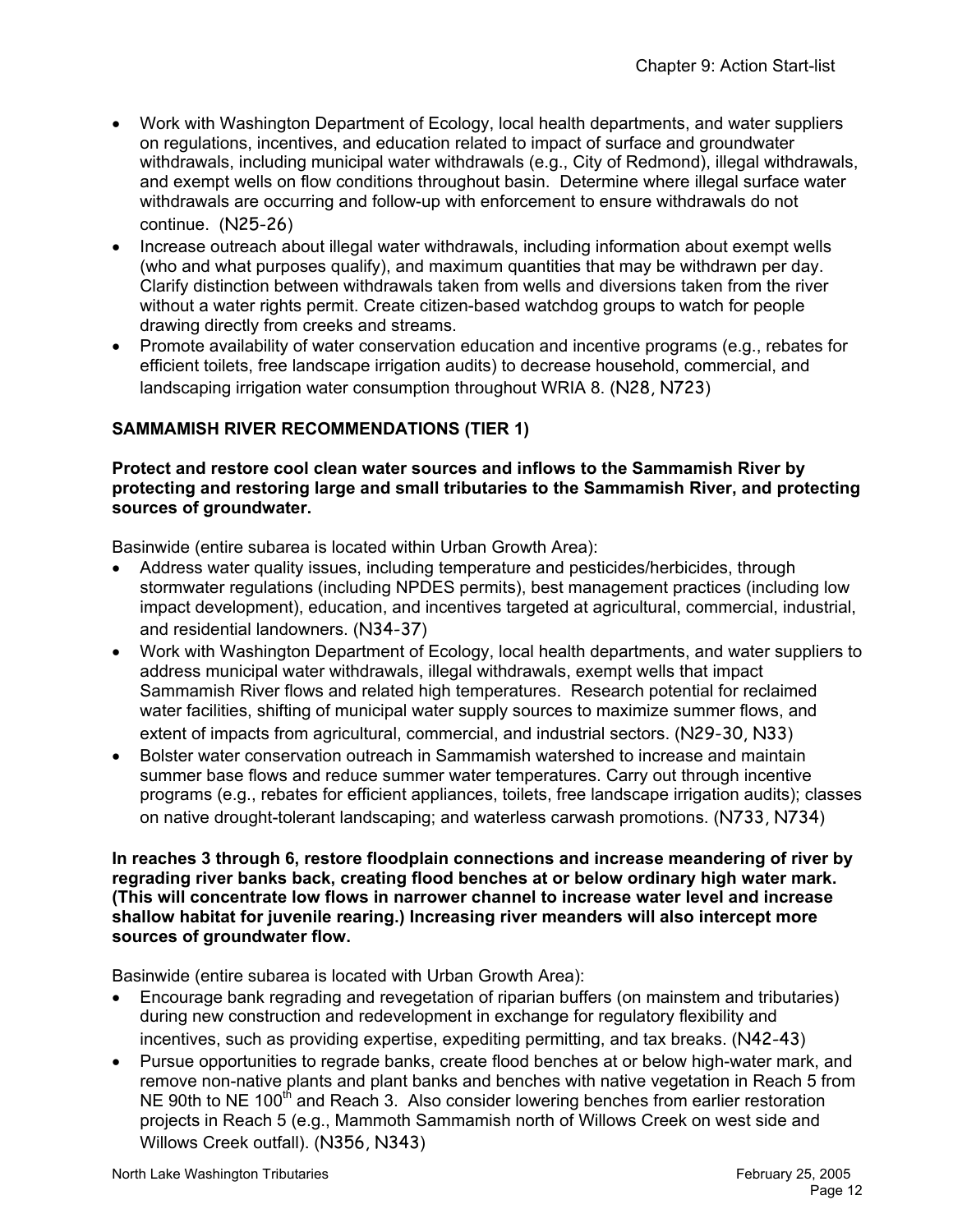- Restore Transition Zone in Marymoor Park Restore the left meander below the weir in Reach 6. Restoration elements could include: excavation of new channel, creation of pools, and an overflow bench with wetland vegetation; placement of gravel substrate in new channel; connection to capture hyporehic flows; and revegetation of riparian and wetland areas with native plants. (N358)
- Given the high public use of the Sammamish River trail, restoration projects on the Sammamish River are highly visible and provide good public outreach opportunities. Enhance interpretive efforts on projects and encourage media coverage. Continue to use citizen volunteers to assist in restoration and maintenance of project sites. (N710, N711)

### **Increase off-channel habitats, enhance and reconnect riparian wetlands to the river, add large woody debris as cover for juvenile fish and to create backwater pools particularly in reaches 1 and 2 in order to improve habitat for juvenile rearing.**

Basinwide (entire subarea is located within Urban Growth Area):

- Enhance and connect wetlands and remnant side channels to the river in Reach 2 adjacent to the 102<sup>nd</sup> Avenue bridge on both on the right and left banks. (N337, N338)
- Sammamish River mouth wetland restoration in Reach 1 restore wetlands on King County property near mouth and on island. (N332)
- Enhance and reconnect riparian wetlands to river at Wildcliff Shores in Reach 1, across from Swamp Creek. Restore riparian vegetation. (N334)
- Restore large, publicly owned wetland complex at the confluence of Swamp Creek and the Sammamish River, creating a diversity of wetland elevations and habitats in the floodplain. Purchase parcel to the east of Swamp Creek Regional Park for inclusion in restoration project in Reach 1. (N335, N336)

#### **Protect and restore riparian vegetation along the mainstem and tributaries to the Sammamish River to provide shade and reduce water temperatures as well as future source of large woody debris. Should be coordinated with restoration projects to regrade the river banks and restore floodplain.**

Basinwide (entire subarea is located with Urban Growth Area):

- Restore shoreline as part of redevelopment of Lake Pointe Property in Reach 1, a 45-acre property on Lake Washington at right bank of Sammamish River mouth that is targeted for cleanup. (N45, N333)
- Continue and expand projects such as Sammamish Re-Leaf and Redmond River Walk to plant early successional riparian vegetation that provide shade, particularly in Reaches 4 and 6. Support riparian restoration in agricultural areas through King County's agriculture programs. Riparian vegetation restoration projects must be sequenced and coordinated with projects to regrade river banks and create flood benches. (N37, N351, N362, N361)
- Encourage neighborhood garden tours of salmon friendly gardens to help residents visualize alternatives to traditional, less eco-friendly landscape treatments. Integrate native plant salvage opportunities into Naturescaping classes, allowing class participants to take home native plants for immediate use both within and surrounding sensitive areas. (N716)

#### **Increase refuge areas for adult migration. Add large woody debris to enhance existing pools and create new pools, particularly in areas of groundwater upwelling. Enhance mouths of small tributaries to create cool refuge pools (add large woody debris, riparian vegetation).**

North Lake Washington Tributaries **February 25, 2005 February 25, 2005** Basinwide (entire subarea is located with Urban Growth Area):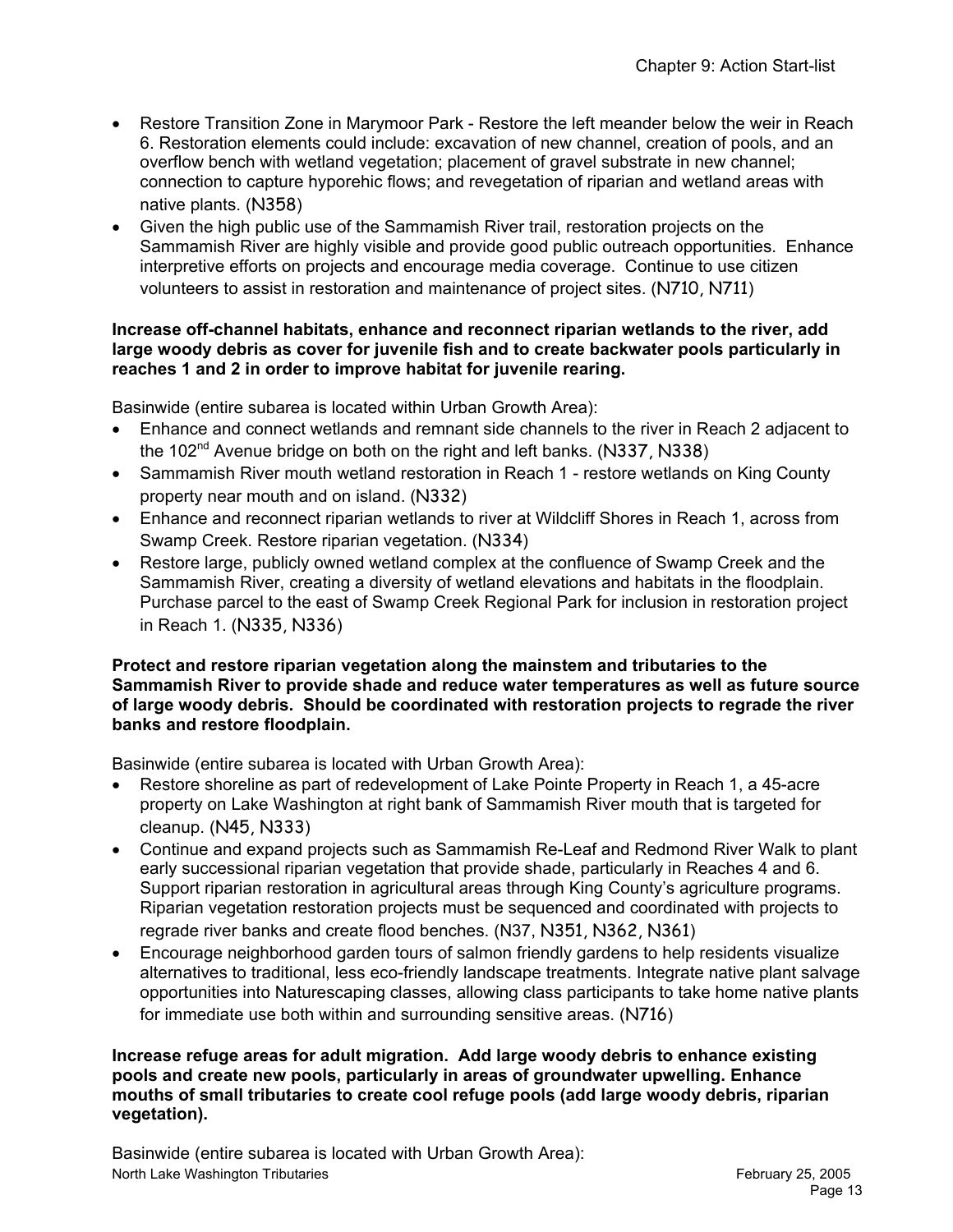• Enhance the mouths of small tributaries to create refuge areas. Projects should include as appropriate correction of fish passage barriers, riparian restoration, placement of large woody debris, and creation of cool-water refuge pool. Opportunities exist in Reach 2 (Tributaries 0057A, 0068, 0069); Reach 5 (Willows, Peters); Reach 3 (Derby, Gold and Woodin Creeks); and Reach 4 (Tributary 0095A, 0095 and 0096). (Note: Reaches listed in EDT priority order). (N339, N357, N342, N346)

# *NOTE: See also the Action Start-List for Migratory Areas.*

## **NLW TIER 2 SUBAREA RECOMMENDATIONS**

**Restore and enhance spatial diversity of the NLW Chinook population through actions that protect and restore Tier 2 streams. In North and Little Bear Creeks, protect forest cover, wetland areas and minimize impervious surfaces to maintain watershed function and hydrologic integrity and protect water quality. Due to more limited protection opportunities in North Creek, restoration to reduce sedimentation and increase floodplain connectivity is also a priority.** 

## **LITTLE BEAR**

- Tremendous growth pressure exists in Little Bear subarea. Jurisdictions should not move the Urban Growth Area (UGA) boundary, unless such change is beneficial to salmon. Jurisdictions should protect remaining watershed function by managing any additional growth in rural areas through incentives and regulations for forest retention, low impact development, clustering to protect natural areas, transferable development rights, etc. and acquisition where regulation and incentives do not provide sufficient protection. (N67)
- Protect headwaters, wetlands and forest cover through acquisitions or conservation easements, particularly in Reaches 10, 11, 12 and 9. (Note: Reaches listed in EDT priority order).
	- ¾ Protect undeveloped, forested wetlands (second-growth forest) in Reach 10 covering approximately 110 acres and 10 parcels owned by two landowners. (N424)
	- ¾ Protect 88 acres of mature second-growth forest on right bank of Little Bear Creek in Reach 11. Includes 5 parcels. (N427)
	- ¾ Protect forested, headwater wetlands north of 180th to 156th, an approximately 2-mile stretch of Little Bear Creek (Reach 12). Includes 3 wetland complexes totaling over 200 acres. (N429)
	- ¾ Protect large, undeveloped forested wetland on both Little Bear (Reach 9) and Great Dane (Reach 1) Creeks. Approximately 100 acres including 10 parcels. (N422)

### **NORTH CREEK**

- Inadequate base flows, flooding, and flashy hydrology pose serious problems in North Creek. Address these through stormwater management (e.g., improved retention of high flows and increased infiltration), improved information about and enforcement of surface and groundwater withdrawals, TMDL implementation, more aggressive water conservation, etc. (N107)
- Protect remaining forest cover and wetlands through critical areas ordinances, stormwater regulations and best management practices, incentives (e.g., tax breaks, expedited permitting), and acquisition where regulation and incentives are not sufficient protection. There are undeveloped forested areas and wetlands in the following reaches: Lower North reaches 4, 3, 2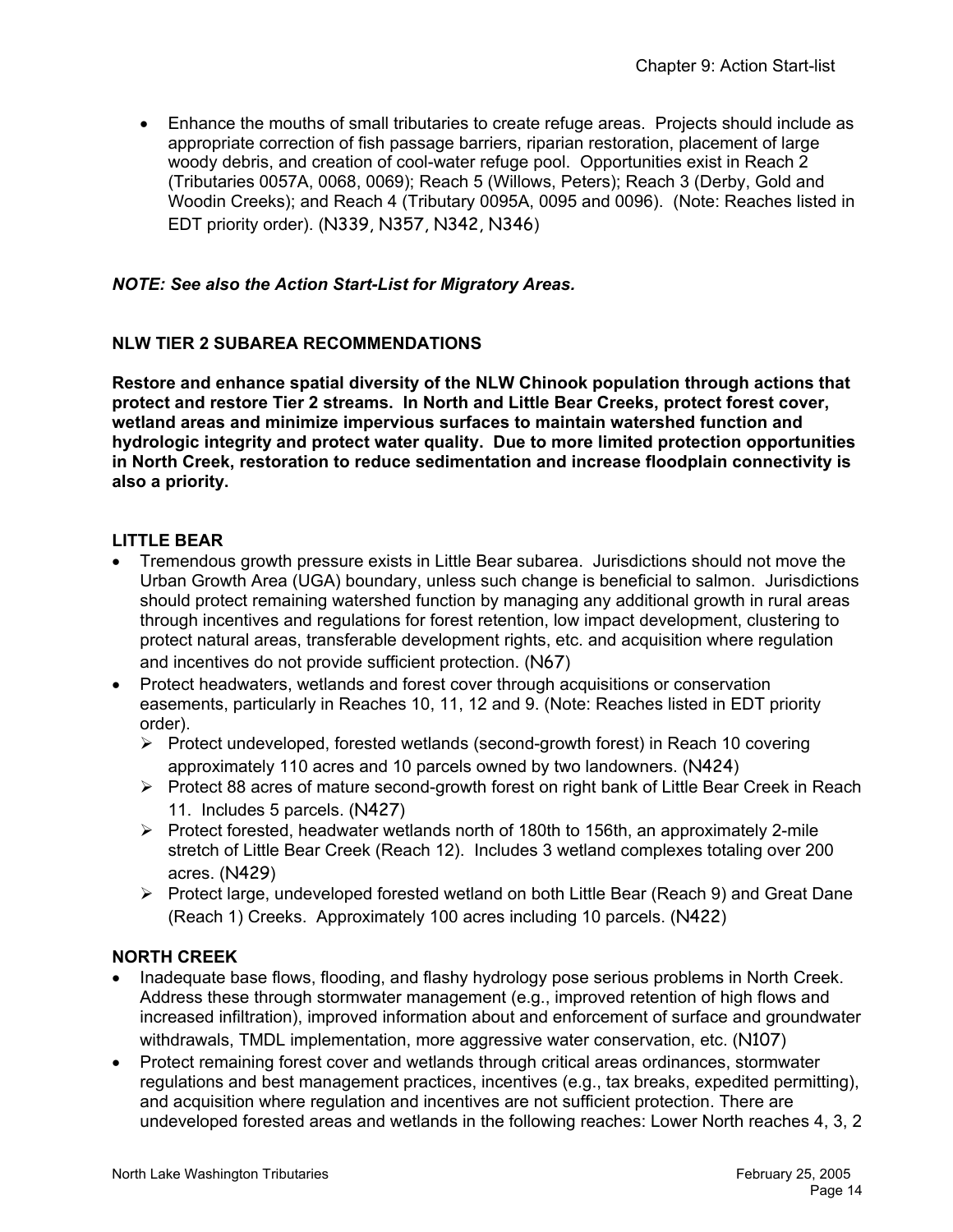and Upper North reaches 10, 9, 6, 7. (Note: Reaches listed in EDT priority order). (N71, N376, N372, N370, N371, N396, N393, N385, N389)

- Implement restoration projects to reduce sedimentation and increase floodplain connectivity, particularly in Reaches 2, 4 and 5 (Note: Reaches listed in EDT priority order):
	- $\triangleright$  Explore possible floodplain restoration on unused baseball diamond and privately owned property between 195th and I-405 in Reach 2. Setback levee, increase flood storage, restore off-channel habitat and add large woody debris. (N367)
	- $\triangleright$  Enhance incised stream channel in Thrashers Corner area in Reach 4, restore riparian vegetation, plant conifers, and add large woody debris. (N375)
	- $\triangleright$  Expand existing restoration project upstream and downstream of existing area just upstream of 208<sup>th</sup> in Reach 5. Restore riparian vegetation, add large woody debris, and enhance side channel habitat. (N377, N373)

### **Additional action approved by the Steering Committee in response to public comment:**

• Work with landowners in Reach 5 of North Creek to restore riparian vegetation and to do stream enhancements (N379).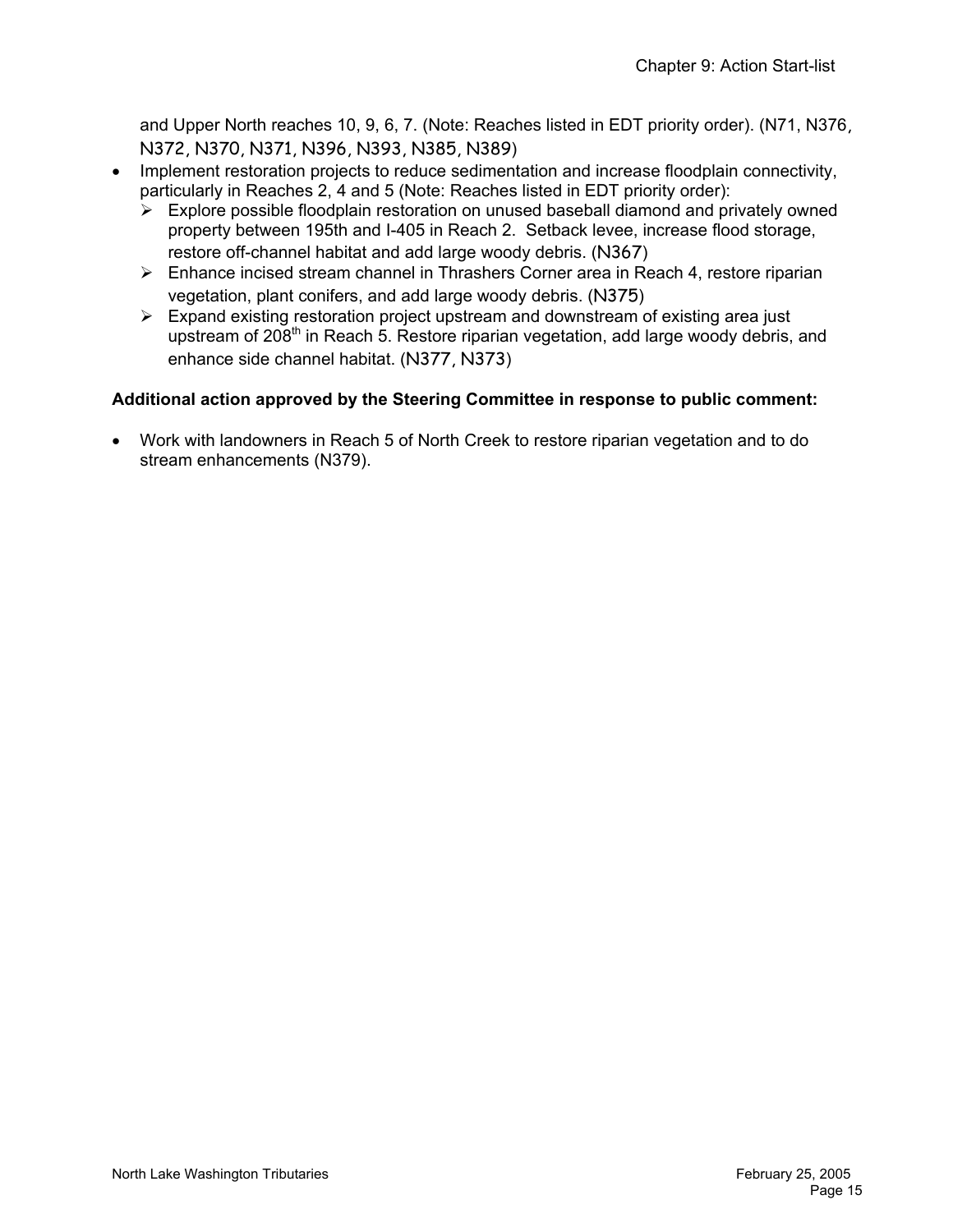# **ACTION START-LIST FOR ISSAQUAH CHINOOK POPULATION**

Technical priorities from WRIA 8 Conservation Strategy are listed in bold. Land use, public outreach, and site specific actions are listed for each technical priority. Technical priorities are interrelated, and many actions address multiple technical priorities.

# **ISSAQUAH CREEK AND TRIBUTARIES RECOMMENDATIONS (TIER 1)**

## **Identify and protect headwaters and sources of groundwater to maintain cold water temperatures and hydrological integrity. Carey and Holder Creeks are believed to be important cold water sources and should be protected.**

Within Urban Growth Area:

- Support Issaquah's proposed critical aquifer recharge area (CARA) provisions that incorporate groundwater quality protections in well head capture zones and a broader protection area where infiltration will be required for groundwater recharge. (I19)
- Protect the headwater wetlands of North Fork (Reach 2). (I281)

Outside Urban Growth Area:

- Protect headwaters and groundwater through variety of tools: wetland buffers, CARA protections, stormwater infiltration regulations (including low impact development), forest clearing restrictions, recommendations in King County's 2003 *Taylor Mountain Forest Stewardship Plan* and forest stewardship plans. (I16-17)
- Protect existing natural flow regime in the headwaters areas of Carey and Holder creeks, which are in the Tiger Mountain State Forest and Taylor Mountain County Forest vicinity, by acquiring forest property, development rights/conservation easements. Provide enhanced incentives to retain and plant forest area environments (Carey Creek Reaches 3, 4 and Holder Creek Reach 3). (I5-7)

## **Protect forest cover, soil infiltrative capacity and wetlands, and minimize increases in impervious surfaces, to maintain watershed function and hydrologic integrity.**

Basinwide recommendations:

- Encourage low impact development (including low density livestock or garden enterprises) through regulations, incentives, and education/training. Support basin liaison position to set up training and information sharing among planners, developers, and scientists about hands-on aspects of low impact development best management practices, including marketing, permitting, and technical issues. (I3, I715, I719, I720, I722)
- Offer existing and new incentives to continue to protect and restore conditions beyond those which are protected through regulations. Incentives include current use taxation programs (e.g., King County's Public Benefit Rating System and Timberland Program), transferable development rights programs. (I5, I701)
- Sponsor design competitions for innovative low impact development features, including clustered development, greater forest cover, reduced impervious pavement, green roofs. Combine a home/garden tour or "Street of Dreams" type event featuring these landscape/engineering treatments. (I720, I722)
- Employ basinwide stewards and farm planners/livestock stewards to work with property owners, land trusts, and agencies in order to identify and secure forested, wetland, and riparian areas, and to encourage the best management practices for those held in private ownership. (I701, I702)
- Encourage neighborhood and community protection associations that foster the ethic of voluntary stewardship; gain community support for forest land acquisition; and build bridges between property owners, agencies, and local governments. Continue the Issaquah Action Basin Action Team and expand to include more community representation from East Fork communities and the Upper Issaquah Basin. (I711, I716, I717)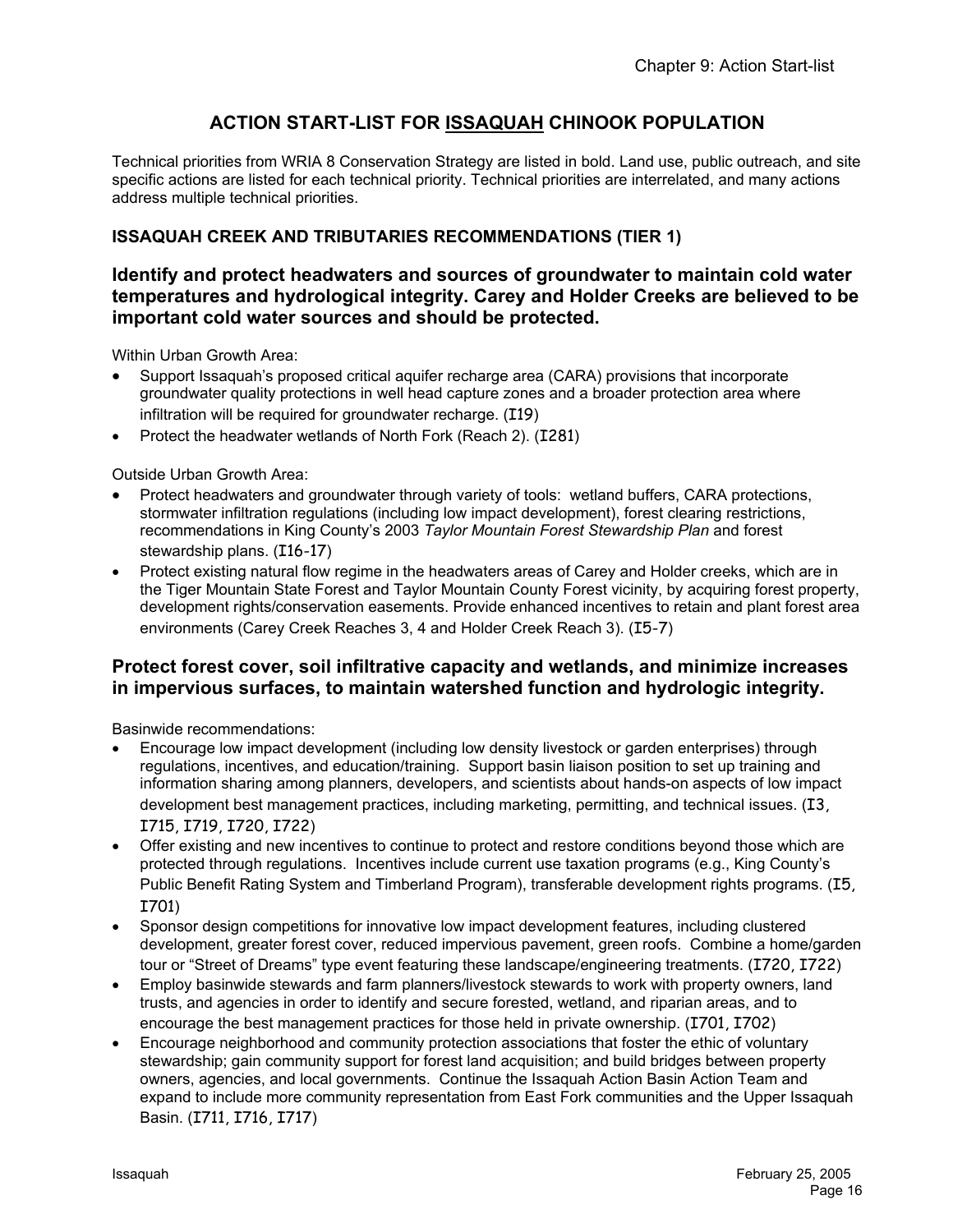Within Urban Growth Areas:

• Consistent with the Growth Management Act, Issaquah will continue to absorb most new residential, commercial, industrial growth. Control new development to minimize impacts on water quality, instream flows, and riparian buffers by encouraging low impact development through 3-tiered approach: 1) revise existing codes; 2) provide technical information to developers; 3) promote demonstration projects through incentives, technical assistance. (I12-13)

Outside Urban Growth Areas:

• Promote comprehensive approach taken in Bear Creek basin during past decade to include: strictly enforced regulations (e.g., clearing restrictions, riparian buffers, and stewardship plans in King County's updated critical areas ordinance), King County basin steward doing targeted outreach to streamside landowners, and a range of incentives (i.e., acquisition, PBRS program, conservation easements). Forest cover protections should account for site geology, soils, topography, and vegetation to maximize retention and infiltration. (I2, I4, I727)

## **Protect riparian vegetation to provide sources of large woody debris that can contribute to creation of pools.**

Basinwide:

- Protect riparian buffers through critical areas ordinances, offer incentives (Public Benefit Rating System, easements) for private property owners to protect buffers and/or revegetate and remove channel confinement. Protect and restore riparian corridors by implementing required fencing/set asides and options for planting and cost share provided by the King County Livestock Program. (I28, I30)
- Continue and expand Creekside Landowner Assistance Program including classes, technical and financial assistance in shoreline landscape design, maintenance, and streambank armoring alternatives. In addition to workshops, convey through direct mailing of brochures, videos, and expansion of "Streamside Living Welcome Wagon" where residents welcome new home owners and provide information concerning salmon-friendly yard care, etc. (I702, I704, I709)
- Offer educational opportunities to landscape designers/contractors on riparian design/installation, alternatives to invasive species, and use of compost. (I713)

Within Urban Growth Area:

• Continue to tighten regulations affecting riparian buffers, including more restricted application of buffer averaging, fewer allowable uses in buffers. However, nonconforming uses will continue to be a great challenge; in order to decrease level of nonconformity over the long term, jurisdictions should encourage/require that development come into conformity, depending on degree of redevelopment. (I25-26)

## **Protect floodplain connectivity, instream channel complexity and habitat forming features to protect key life stages by limiting road crossings and bank armoring.**

Basinwide:

- Limit new development and roads in floodplains; develop and apply standards which minimize impacts to salmon. Planning for new roads, and maintenance and retrofitting of existing roads, should minimize impacts on floodplains and water quality. (I38-40, I49)
- Increase public awareness of the value of large woody debris and vegetated areas for flood protection, salmon protection and healthy streams in print (e.g., local papers, community newsletters, signage) and other means (e.g., Issaquah Salmon Days, Sammamish Watershed Festival activities, local cable channels, hatchery docent presentations). (I705)

Within Urban Growth Area:

• Consider flexibility in prescriptive buffer width standards in exchange for stream habitat and buffer enhancement during redevelopment. However, limit buffer width reductions for new development because a key issue for Issaquah Creek is encroachment into floodplain and channel confinement, and revegetation does not improve this riparian function. (I29)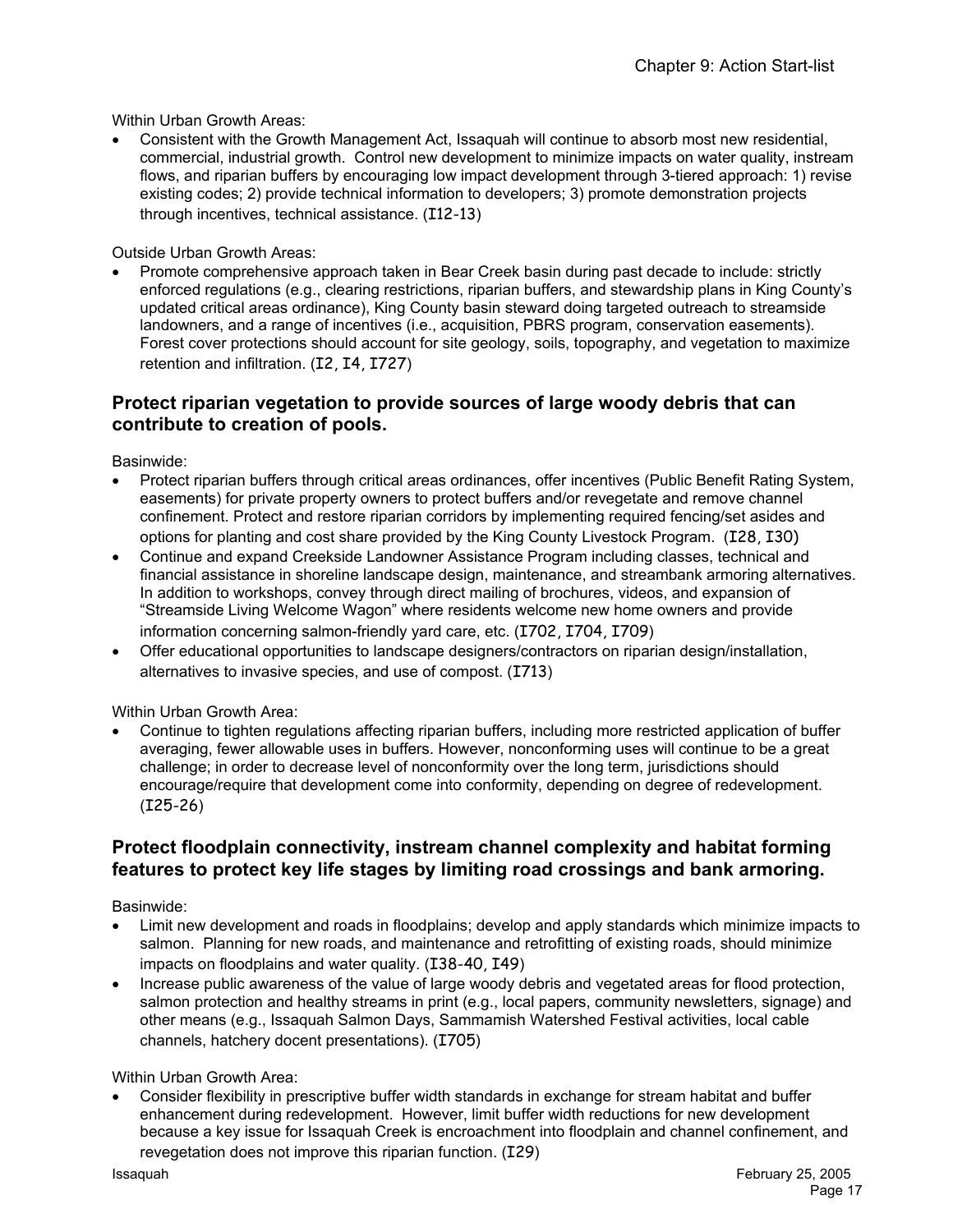- Continue Issaquah Waterways Program to protect best remaining habitat within urban growth area:
	- ¾ Continue South Issaquah Creek Greenway acquisitions in Reach 7 of Issaquah Creek including Fowler Site, Mohl Property and other properties. (I225)
	- ¾ Acquire Bush Lane Properties, 12.5 acres of floodplain lying between Issaquah Creek (Reach 2) and North Fork Issaquah Creek (Reach 1). Includes 1200 feet of east bank of Issaquah Creek and 900 feet of North Fork Issaquah Creek. (I208, I274)
	- ¾ Protect corridor along Wildwood Blvd Trail, located on west bank of Issaquah Creek in Reach 6 near hatchery intake dam. (I222)
	- $\triangleright$  Acquire "Guano Acres," one of the few remaining large undeveloped parcels (8 acres) on lower Issaquah Creek in Reach 6. (I223)
	- $\triangleright$  Acquire 5 acres for future restoration downstream of Juniper Street on Issaquah Creek in Reach 3. (I210)
	- ¾ Acquire one of the few remaining undeveloped parcels (2 acres) on lower Issaquah Creek upstream of Juniper Street in Reach 4. (I214)
	- ¾ Acquire Anderson Property, located at confluence of Issaquah Creek Reach 4 and East Fork Issaquah Creek Reach 1. (I215, I285)

Outside Urban Growth Area:

- Continue Issaquah Waterways Program to protect best remaining habitat outside Urban Growth Area:
	- ¾ Complete Issaquah Creek/Log Cabin Reach (RM 8.4-10, 155 acres) acquisition in Issaquah Reach 11 and expand to include adjacent undeveloped large parcels in Reach 12 (SE 156th Street to 252nd Avenue SE). (I244, I249)
	- ¾ Carey/Holder/Issaquah Creek Confluence Project: 120-acre site proposed for a conservation easement. Plan includes increased fenced buffers (Issaquah Reach 12, Carey Reach 1, and Holder Reach 1). (I250, I252, I259)
	- ¾ Protect best remaining habitat in Holder Creek including inholdings on Taylor and Tiger mountains (Holder Reaches 2 and 3). (I263, I261)
	- $\triangleright$  Protect best remaining habitat in Carey Creek from the confluence with Issaquah Creek to Taylor Mountain in Carey Reaches 1, 2 and 3. (I253, I254, I255)
- Issaquah Reach 9 and 10: Work with private property owners specifically in this reach to develop Public Benefit Rating System or easement to increase stream buffer protection. (I233, I238)

# **Protect water quality from fine sediments, metals, high temperatures, and bedscouring high flows:**

Basinwide recommendations:

- Identify water quality problems and address through stormwater management programs (including low impact development best management practices), current and future TMDLs, livestock management programs, upgrade of stormwater facilities (where possible), and retrofit of existing roadways to improve water quality and flows (e.g., SR-18, I-90). Jurisdictions should adopt and enforce regulations and best management practices consistent with Washington Department of Ecology's 2001 Stormwater Management Manual (or beyond), as part of the NPDES Phase 1 and Phase 2 permit requirements. (I31-32, I36, I41)
- King County should implement and enforce livestock ordinance, making highest priority those areas that are most susceptible due to fine soils. Work with farmers to adopt and implement farm plans which address water quality and fish and wildlife habitat management and restoration. Coordinate with other stewardship and education programs, e.g., Horses for Clean Water and Backcountry Horsemen. (I24, I712)
- Run Natural Yard Care Neighborhoods Program and other landscaping education opportunities in communities in the Issaquah Basin. Increase visitation of basin residents to Pickering Farm Community Teaching Garden. (I723)
- Publicize emergency call numbers for public to report water quality and quantity problems, non-permitted vegetation clearing, and non-permitted instream grading and wood removal incidents. (I729)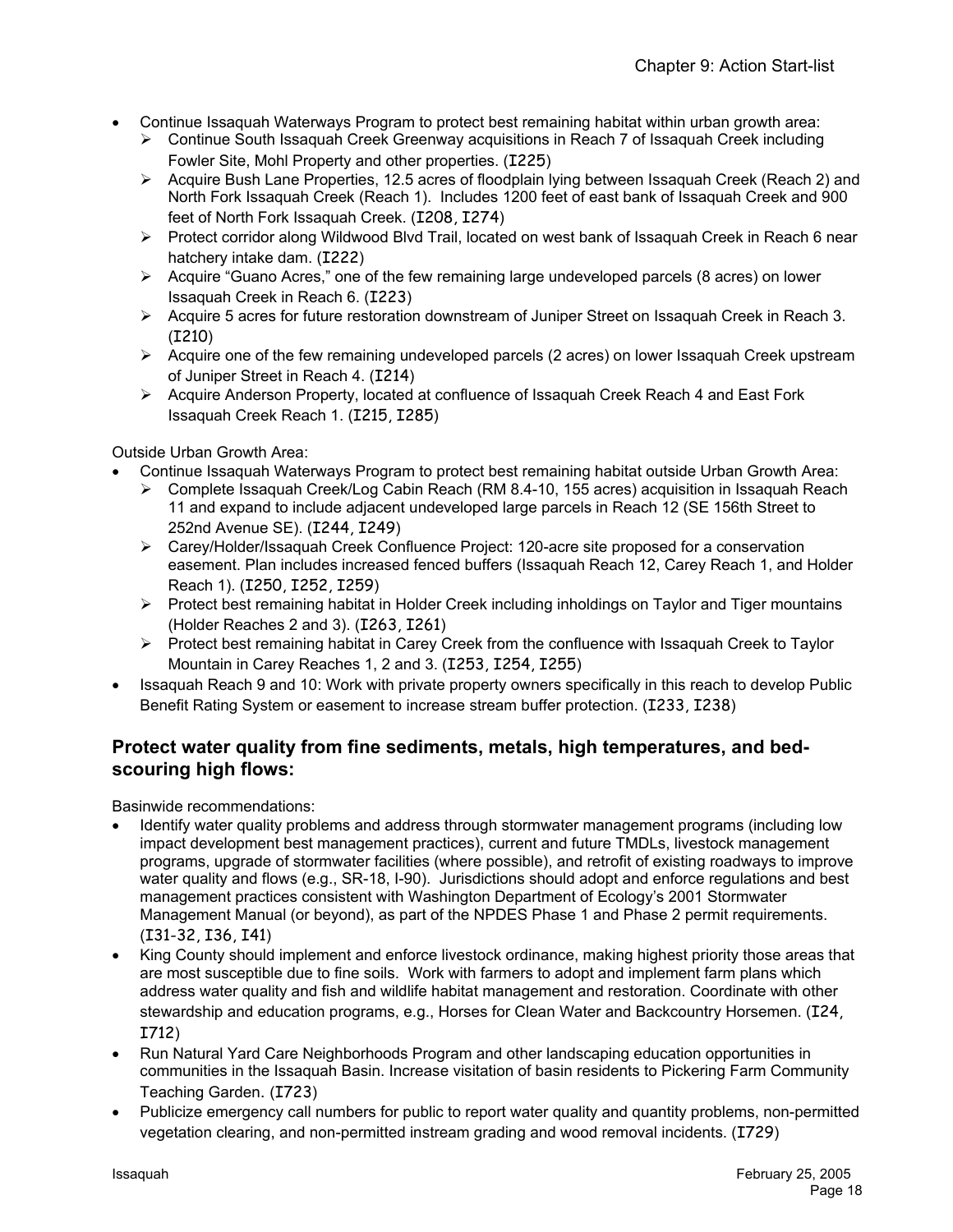- Coordinate with local business community and non-profits to encourage the use of commercial car washes and carwash kits. Reprint and distribute water quality poster series depicting impacts of everyday practices: washing car, driving car without maintenance, leaving pet wastes unattended, and improperly using lawn chemicals. (I724)
- Educate and support businesses, property management companies and homeowners associations on stormwater best management practices, specifically related to parking lot cleaning, storm drain maintenance, and road cleaning. (I725)

# **Provide adequate stream flow to allow upstream migration and spawning.**

Basinwide:

- Work with Washington Department of Ecology, local health departments, and water suppliers on regulations, incentives, and education related to impact of municipal water withdrawals, illegal withdrawals, exempt wells on flow conditions throughout basin. Determine where illegal surface water withdrawals are occurring and follow-up with enforcement to ensure withdrawals do not continue. Develop public information about exempt wells, differences between water drawn from wells versus water diverted from streams without water rights permits, and support enforcement through development of citizen-based watchdog groups. (I44-46)
- Adopt and enforce stormwater provisions to address high flows and protection of base flows, including forest retention and low impact development best management practices. Encourage rainwater harvesting and graywater capturing for reuse in landscaping irrigation through demonstration projects, workshops and educational materials. (I47, I723, I728)
- Continue and/or extend availability of water conservation incentive programs (such as rebates for efficient toilets, appliances, free indoor conservation kits, free landscape irrigation audits); outreach on rainwater harvesting, and graywater capturing for reuse in landscape irrigation. Support conservation efforts within the Cascade Water Alliance and work to coordinate the various water policy and decision makers. (I721, I728)

#### *NOTE: See also the Action Start-List for Migratory Areas.*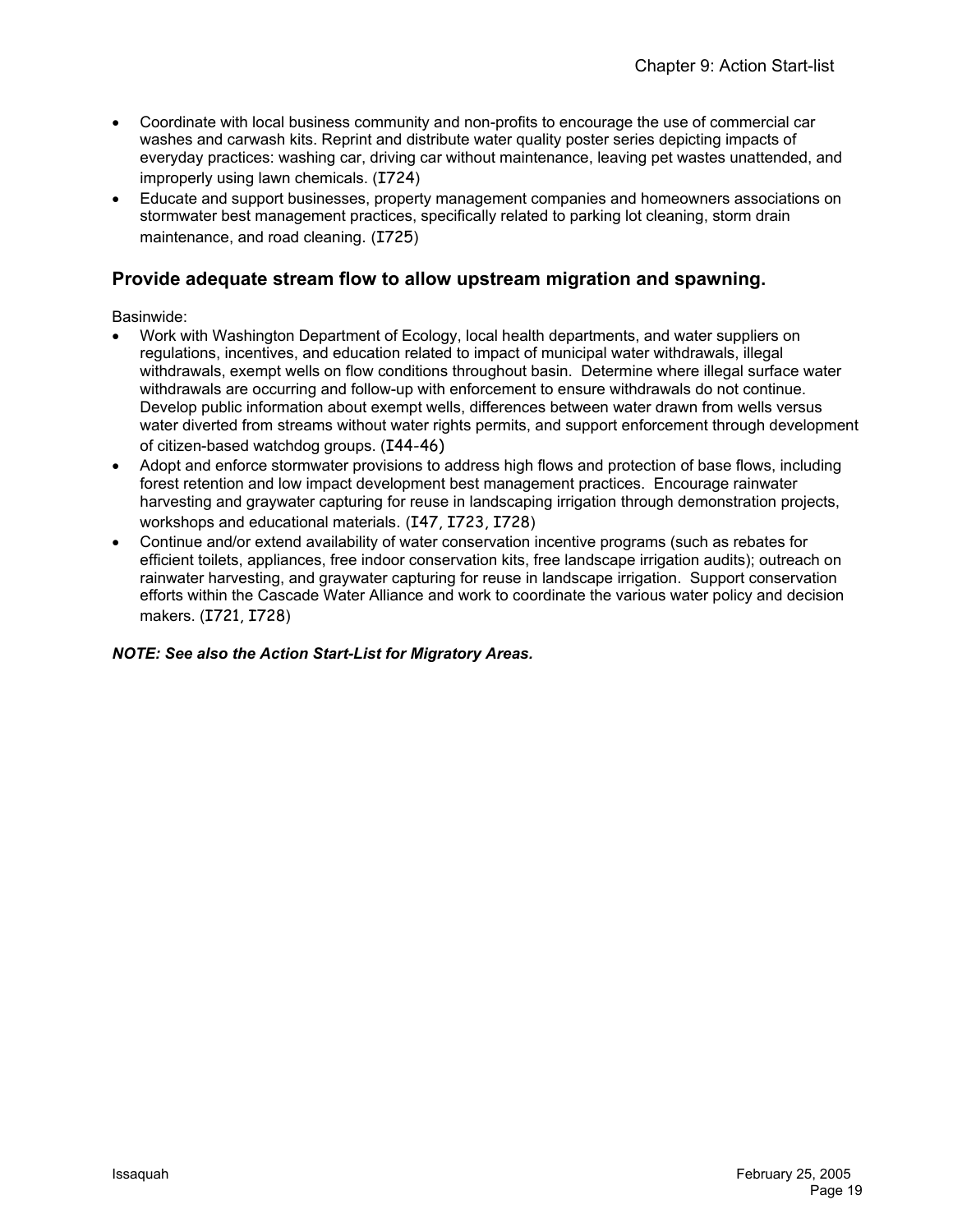# **ACTION START-LIST FOR MIGRATORY AREAS (INCLUDES LAKES, SHIP CANAL, LOCKS, ESTUARY/NEARSHORE) (ALL TIER 1)**

Technical priorities from WRIA 8 Conservation Strategy are listed in bold. Land use, public outreach, and site specific actions are listed for each technical priority. Technical priorities are interrelated, and many actions address multiple technical priorities.

*NOTE: Actions for Sammamish River are located in the North Lake Washington Tributaries Action Start-List.* 

#### **LAKE WASHINGTON (INCLUDING UNION BAY) AND LAKE SAMMAMISH RECOMMENDATIONS**

**Reduce predation to outmigrating juvenile Chinook by: reducing bank hardening, restoring overhanging riparian vegetation, replacing bulkheads and rip-rap with sandy beaches with gentle slopes, and use of mesh dock surfaces and/or community docks.** 

Basinwide recommendations (entire subarea is located with Urban Growth Area):

- Encourage salmon friendly shoreline design during new construction or redevelopment by offering incentives and regulatory flexibility to improve bulkhead and dock design and revegetate shorelines. Increase enforcement and address nonconforming structures over long run by requiring that major redevelopment projects meet current standards. (C27-29, N50, N52- 53, I54-56)
- Discourage construction of new bulkheads; offer incentives (e.g., provide expertise, expedite permitting) for voluntary removal of bulkheads, beach improvement, riparian revegetation. (C30, N51, I52)
- Support joint effort by NOAA Fisheries and other agencies to develop dock/pier specifications to streamline federal/state/local permitting; encourage similar effort for bulkhead specifications. (C32-33, N55-56, I57, I66)
- Promote value of light-permeable docks, smaller piling sizes, and community docks to both salmon and landowners through direct mailings to lakeshore landowners or registered boat owners sent with property tax notice or boat registration tab renewal. Offer financial incentives for community docks in terms of reduced permit fees, loan fees/percentage rates, taxes, and permitting time, in addition to construction cost savings. (C734, C735)
- Develop workshop series specifically for lakeshore property owners on lakeside living: natural yard care, alternatives to vertical wall bulkheads, fish friendly dock design, best management practices for aquatic weed control, porous paving, and environmentally friendly methods of maintaining boats, docks, and decks. Related efforts include creation of a website to convey workshop material, an awareness campaign, "Build a Beach," to illuminate impact of bulkheads on development of sandy beaches. (C729, C730, C736)
- Restore shoreline in Lake Washington Section 1: restore Washington Department of Natural Resources property as part of shoreline trail project; work with private property owners to restore shoreline in Section 1. Use interpretive signage where possible to explain restoration efforts. (C269, C270, C272, C738)
- Restore shoreline in Lake Washington Section 2: remove marina and bulkhead at Rainer Beach Lake Park, create shallow-water habitat and restore native overhanging vegetation; remove concrete bulkhead in northern portion of Pritchard Island Beach, create shallow-water habitat and restore native overhanging vegetation. (C275, C276)
- Lake Sammamish State Park Protection: Several proposals exist pertaining to planned park development. Ensure that final park development plan adequately protects floodplain/riparian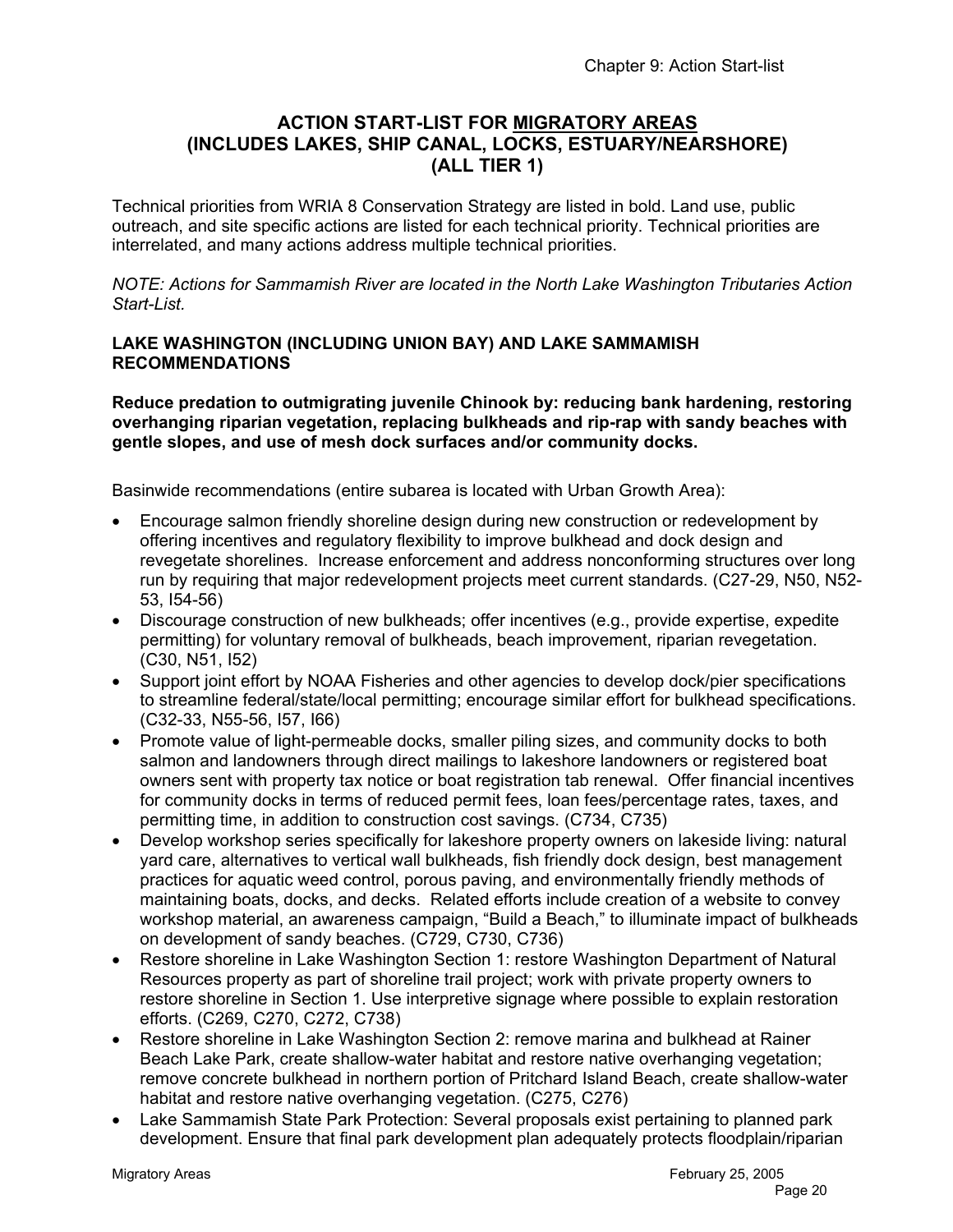processes and mouth of Issaquah Creek. (Issaquah Reach 1, Lake Sammamish Section 1) (I204, I292)

#### **Protect and restore water quality in tributaries and along shoreline. Restore coho runs in smaller tributaries as control mechanism to reduce the cutthroat population. Reconnect and enhance small creek mouths as juvenile rearing areas.**

Basinwide recommendations:

- Address water quality and high flow impacts from creeks and shoreline development through NPDES Phase 1 and Phase 2 permit updates, consistent with Washington Department of Ecology's 2001 Stormwater Management Manual, including low impact development techniques, on-site stormwater detention for new and redeveloped projects, and control of point sources that discharge directly into the lakes. Stormwater impacts from major transportation projects (for new and expanded roadways proposed during the next ten years) should be addressed. Encourage low impact development through regulations, incentives, education/training, and demonstration projects throughout subarea. (C39, N63, I72, I74)
- Protect and restore water quality and other ecological functions in tributaries to reduce effects of urbanization and reduce conditions which encourage cutthroat. Protect and restore forest cover, riparian buffers, wetlands, and creek mouths by revising and enforcing critical areas ordinances and Shoreline Master Programs, incentives, and flexible development tools. (C38, N64, I75 C747, C748)
- Promote through design competitions and media coverage the use of "rain gardens" and other low impact development practices that mimic natural hydrology. Combine a home/garden tour or "Street of Dreams" type event featuring these landscape /engineering treatments. (C748)
- Enhance small creek mouths in Lake Washington Segment 1: enhance Mouth of Kennydale Creek in Gene Coulon Park; enhance mouth and lower reaches of Johns Creek. Encourage participation of citizen-based stewardship efforts in these restoration projects (such as Stream Teams). (C268, C267, C719, C721, N716)

# **Additional actions approved by the Steering Committee in response to public comment:**

- Daylight Zacusse Creek and enhance mouth on East shore of Lake Sammamish to benefit Kokanee, juvenile Chinook and other fish species.
- Enhance mouth and protect lower reaches of Ebright Creek on East shore of Lake Sammamish to benefit Kokanee, juvenile Chinook and other fish species. If property in lower reaches of creek is acquired there could be educational outreach opportunities on the site.

# **LAKE UNION, SHIP CANAL AND LOCKS RECOMMENDATIONS**

**High water temperatures impede juvenile Chinook outmigration during summer in Ship Canal and lead to increased activity by predators (primarily bass). Options to reduce water temperatures in Ship Canal should be evaluated. In addition, adult migration is affected by high temperatures and low dissolved oxygen at the Locks.** 

Basinwide recommendations (entire subarea is located within Urban Growth Area):

- Continue to work on improving conditions at the Locks to improve juvenile Chinook outmigration. Actions could include:
	- $\triangleright$  Add/replace strobe lights to locks to deter smolts and prevent entrainment. (M204)
	- $\triangleright$  Improve estuary conditions upstream of Locks: Modify the salt water barrier to let salt water in through the Locks to cool water above Locks or move the salt water drain upstream to the west end of the Fremont Cut. (M206)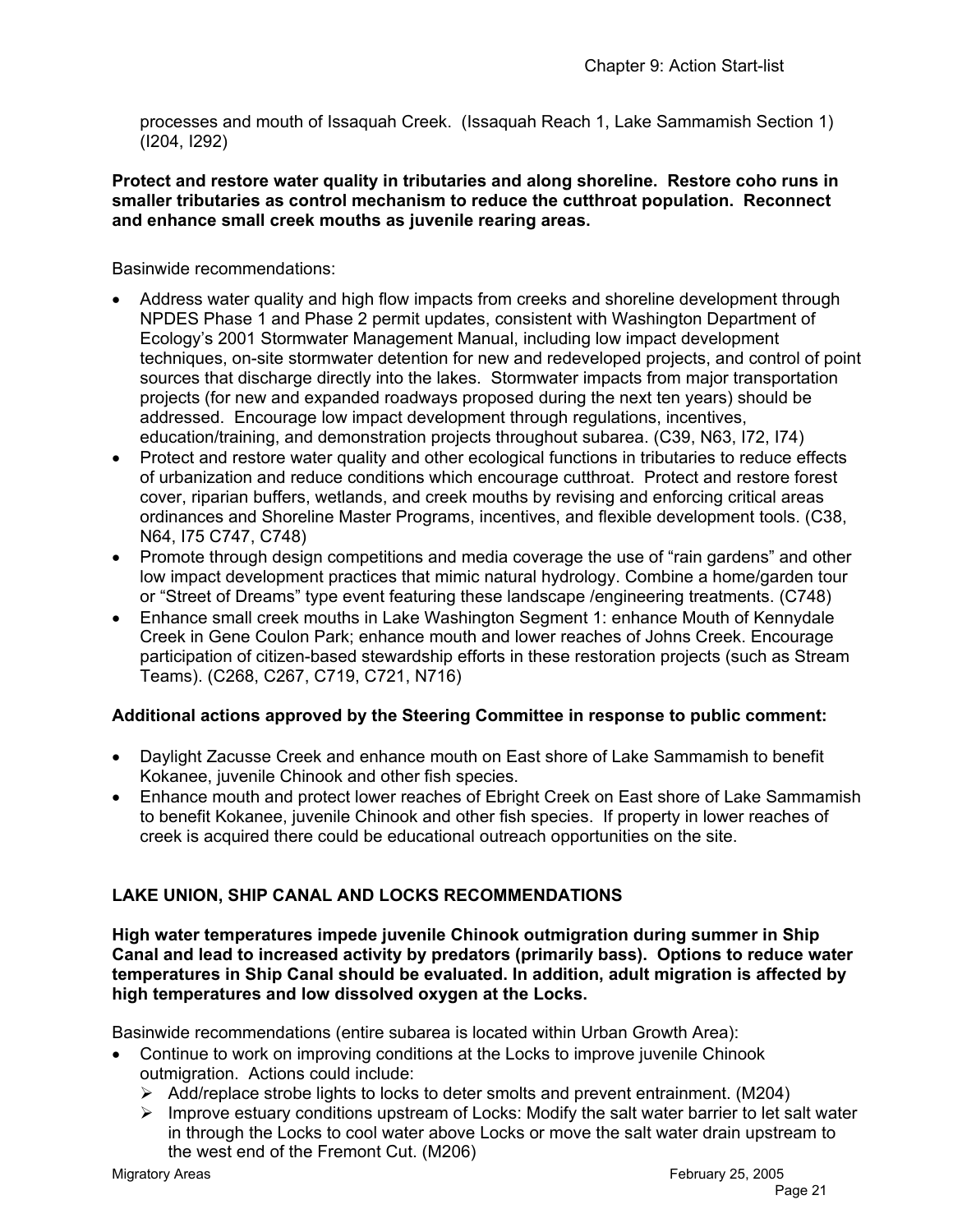- $\triangleright$  Locks Natural Estuary: Construct a more natural, fairly wide and long channel at the Locks facility that would allow fish to move back and forth between warmer lake outflow and cooler tidal water, and allow tidal change to inundate areas designed into the channel where fish could find refuge to hold and choose their preferred salinity. (M205)
- $\triangleright$  Take advantage of enormous outreach potential at the Locks by working with the Corp of Engineers to expand or enhance educational displays. Include information about ongoing and proposed WRIA 8 conservation efforts being both taken at the Locks and throughout the watershed, as well as actions that citizens can take to improve salmon habitat at home.

#### **Additional investigations are needed to determine habitat characteristics that could provide Chinook with refuge from predators in Ship Canal, including impacts of docks. Riparian vegetation should be restored to provide cover for juvenile migrants.**

Basinwide recommendations:

- Explore ways to reduce predation in Portage Bay, Lake Union and Ship Canal. Conduct pilot projects to reduce predator habitat (such as reducing number of docks or removing in-water structures) or increase refuge for juvenile Chinook and apply lessons learned to future actions regarding docks and riparian vegetation. (M216, M214)
- Coordinate with local businesses to sponsor a shoreline revegetation campaign, incorporating environmental stewardship as part of redevelopment occurring within Ship Canal area. Extend message (and sponsorship) through signage along shore, in-store promotions (at business's discretion), and media recognition. (M707)

## **ESTUARY AND NEARSHORE RECOMMENDATIONS (STARTS WEST OF LOCKS)**

**Please note: There is scientific uncertainty about Nearshore habitat and Chinook use of that habitat. Due to these uncertainties the Nearshore reaches were not prioritized using the EDT model. Experimental approaches to the protection of functioning habitat and the restoration of ecosystem processes should be implemented.** 

**Protect remaining feeder bluff(s) that supply sediment and support littoral habitat creation. Undertake sediment source study to establish where feeder bluffs were prior to railroad and quantify rates of erosion. Based on study results, work with known feeder bluff locations to open up slide prone areas so that slides make it into nearshore, or start a beach nourishment program.** 

Basinwide recommendations (entire subarea is located within Urban Growth Area):

- Bluffs on Magnolia and Discovery Park in Seattle are only ones in WRIA 8 that are not armored by the railroad and have some unarmored locations (publicly and privately owned). Prohibit bulkheads or any other form of armoring and development at these locations through Seattle's critical areas ordinance and Shoreline Master Program. (M1)
- Support King County-funded sediment source study to: 1) establish where feeder bluffs were prior to the railroad, and 2) qualitatively assess rates of erosion and sediment contribution of those bluffs. Expect study completion by 3/05. Based on study results:
	- $\triangleright$  Map those bluffs that are most critical to protect (to preserve future opportunities to restore them to natural function), and protect them from future development through critical areas ordinance and/or Shoreline Master Program updates or acquisition. Note that steep slopes that are already developed need to be protected from erosion as a health and safety issue.
	- $\triangleright$  Do pilot projects to open up certain slide prone areas (e.g., by building trestles under railroad), so that slides make it into the nearshore and/or investigate appropriateness of a beach nourishment program. The experimental nature of a beach nourishment program requires a comprehensive and robust adaptive management and monitoring system. (M2, M3)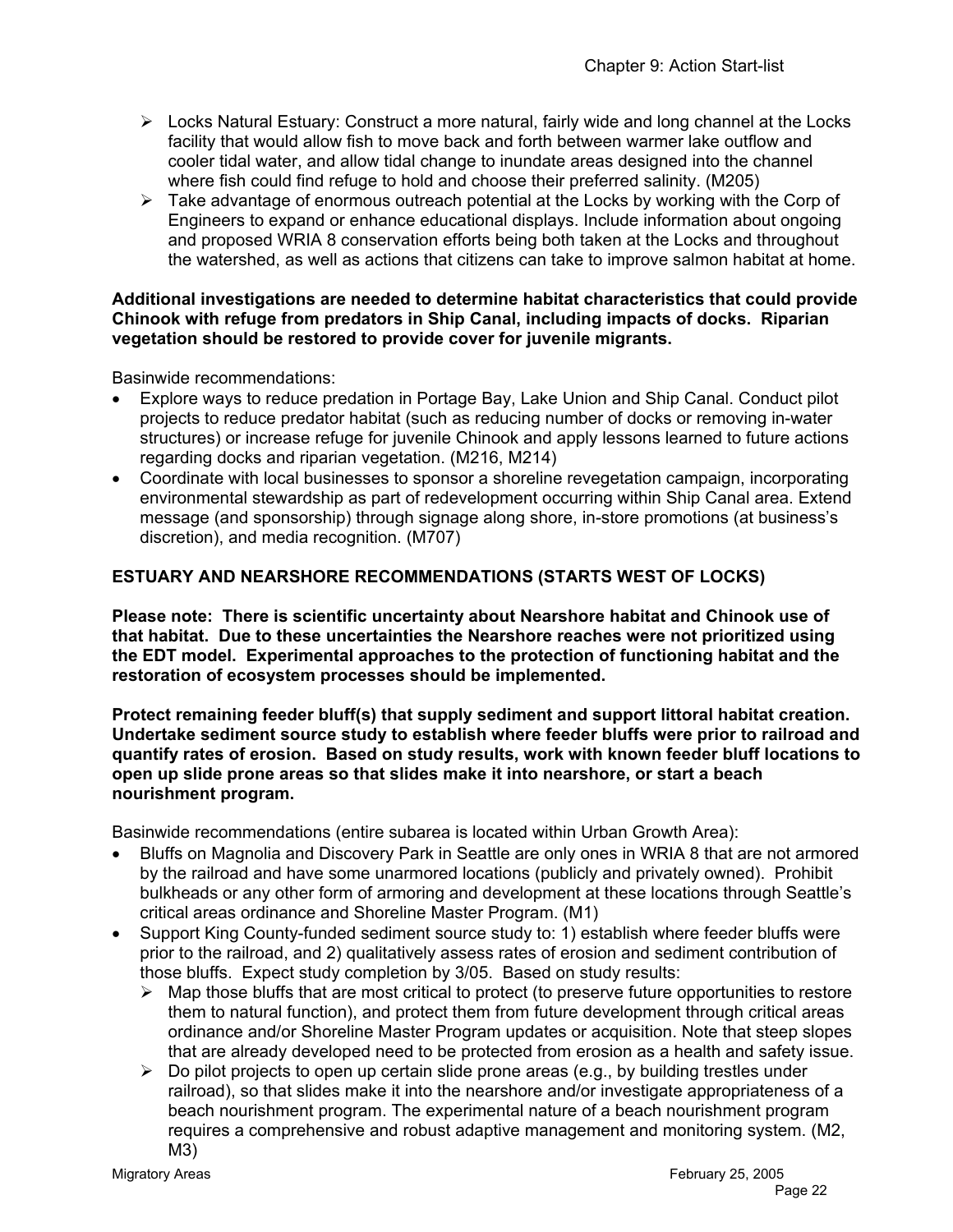• Create an education campaign for property owners along bluff as well as general public: *Have you fed your beach today?* Define feeder bluffs, challenge the notion that all erosion is a bad thing. (M724)

**Reduce bank hardening, especially in areas where armoring falls within tidal zone and/or separates a sediment source from nearshore environment, to restore natural shoreline accretion and depletion processes and support littoral habitat creation. Protect and restore Marine Riparian Vegetation (MRV), to maintain overhanging cover and terrestrial inputs for juvenile Chinook and their prey.** 

Basinwide recommendations:

- Protect remaining nearshore vegetation (on low or high bluffs) through regulation and/or acquisition. Regulatory tools to protect vegetation and prevent further development on and near top of bluffs, include: steep slope ordinances, bald eagle protection ordinances, critical areas ordinances, and clearing ordinances. (M7)
- Offer incentives to encourage bulkhead removal and revegetation along shoreline, including: allow regulatory flexibility during redevelopment, provide expertise (e.g., templates for shoreline planting plan, bulkhead design); expedite permitting at local, state and federal levels. (M8)
- For areas with existing residential, commercial, and industrial development west of the railroad (e.g. Nakeeta Beach, Point Wells, Richmond Beach):
	- $\triangleright$  Prohibit new development, at least in areas designated as conservancy.
	- $\triangleright$  During redevelopment, reduce overall impacts to nearshore, e.g., limit additional riprap to that required to protect structures, require riparian revegetation, avoid construction in intertidal zone, use smallest feasible footprint for structures, redevelop industrial sites into less intensive uses.
	- $\triangleright$  Promote pilot projects to better understand impacts of bank hardening in estuary and nearshore. As site specific projects are pursued "to remove structures, fill, and bulkheads" through fee simple purchase of parcels, address any regulatory or programmatic actions in order to expedite these projects. (M4)
- Commodore Park and Wolfe Creek Restoration: Explore feasibility of habitat restoration at Commodore Park, located immediately downstream of the Hiram M. Chittenden Locks on the south bank. Armored seawall should be removed and restored to a gentler vegetated slope. Project could be combined with daylighting of Wolf Creeke to create a pocket estuary downstream of the locks. (M250)
- Offer shoreline property owners a series of shoreline design workshops on: shoreline planting design/ noxious weed management; slope stabilization and erosion control using vegetation; natural yard care; porous paving options; alternatives to vertical wall bulkheads; salmon friendly dock design; and environmentally friendly methods of maintaining boats, docks, and decks. Offer professional workshops to marine contractors and design professionals on more environmentally friendly shoreline design. (M714, M716, M718, M719)

#### **Reduce the number and coverage of overwater structures (e.g., docks, piers) as a way to reduce segmentation of the shoreline and the effects on both habitat forming processes and juvenile Chinook behavior.**

Basinwide recommendations:

• Prohibit new residential overwater structures. For new public facilities (e.g., ferry docks), incorporate salmon-friendly design features and mitigate for unavoidable impacts. Retrofit existing overwater structures with salmon friendly design features. Where applicant meets guidelines for marine overwater structures, offer expedited local/state/federal permitting (similar to concept being promoted for Lake Washington overwater structures by NOAA Fisheries and other agencies). (M10, M11, M13)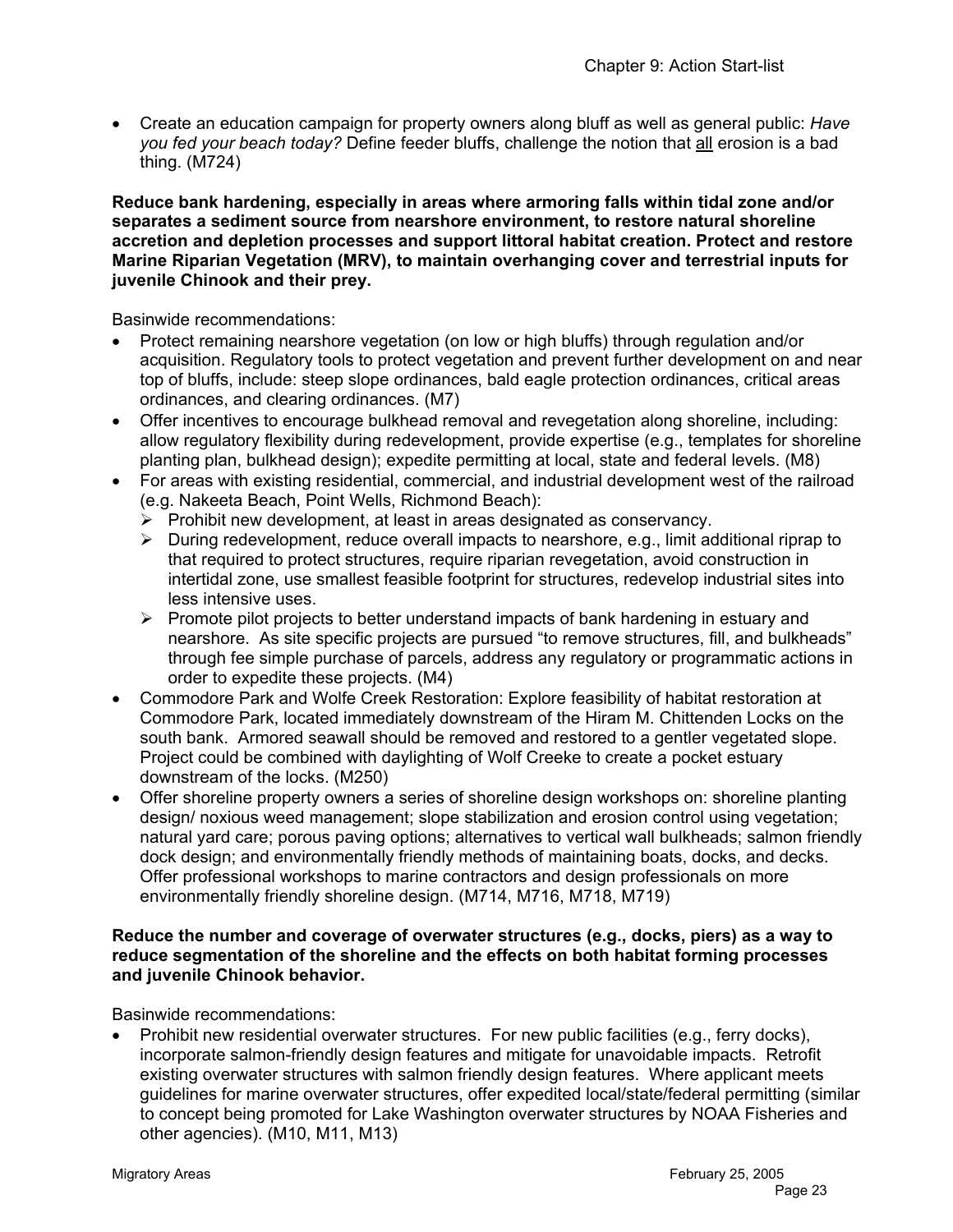- Remove overwater structures and pilings when possible; increase interpretive signage and media exposure at areas where structures are removed such as at Edmonds parks. Offer incentives to build community docks to replace individual docks in Salmon Bay. (M11)
- Expand outreach about value of eelgrass beds as juvenile source of food and habitat and the negative effects that docks, overwater structures, and bulkheads have on the eelgrass. Encourage combined docks or more salmon friendly designs that impede less sediment and let more light into water; involve community and youth in eelgrass replantings and monitoring studies. (M714, M716, M721)

**Reconnect and enhance small stream mouths to create pocket estuaries for smaller juvenile Chinook; for WRIA 8 fish, pocket estuaries may have most benefit near the Locks by providing an increased estuary area. Reconnect backshore areas (e.g., marshes, wetlands) to contribute to shoreline habitat diversity and terrestrial inputs. More information is needed about marine nearshore habitat processes and connections to juvenile Chinook salmon habitat, and how railroad design could be altered to restore access to pocket estuaries and backshore areas.** 

Basinwide recommendations:

- Protect stream mouths and wetlands from further degradation through Shoreline Master Programs and critical areas ordinances. Once stream mouths and wetlands are restored, protect from impacts from development through buffer requirements and stormwater management programs. (M14, M17, M18)
- Implement pilot projects to replace culverts with open bottom culverts or bridges/trestles wherever possible to allow for sand and gravel, large woody debris, and terrestrial inputs to contribute to the nearshore.
- Big Gulch Culvert Replacement: Replacement of the undersized culvert under the railroad with a trestle system to restore system connectivity and improve sediment transport into the nearshore. (M222)
- Implement projects to reconnect backshore areas, including:
	- ¾ Willow Creek Daylighting: Daylighting creek through existing fuel pier (using box culverts) will improve connectivity with Willow Creek Marsh. Proposed mitigation project for nearby "Edmonds Crossing" development. (M233)
	- ¾ Woodway Tidal Lagoon North: Potential culvert improvement project at an inter-tidal lagoon and mud flat where railroad was built offshore south of Willow Creek. (M235)
	- $\triangleright$  Deer Creek Culvert Replacement: Enhance the connectivity of Deer Creek and the associated estuarine wetland with the nearshore by replacing two concrete culverts with an oversized culvert or a trestle bridge. Potential Sound Transit mitigation project. (M236)
- Combine above restoration efforts with increased interpretive signage and video documentation for airing on government cable TV; make copies available to neighborhood and stewardship associations and encourage their participation in hands-on projects.
- Work with real estate community to help promote value of creek mouths to both property owners, environment, and shoreline community; encourage property owners to help restore them. Enlist help of neighborhood stewardship associations and Seattle Public Utility's Creek Stewardship program. (M720)

#### **Protect sediment and water quality, especially near commercial and industrial areas (e.g., fuel spills, discharge of pollutants, etc.).**

Basinwide recommendations:

• Address stormwater impacts (water quality and flows) throughout sub-area and from development near tops of bluffs, by: revising Phase 1 and 2 NPDES permits (consistent with Washington Department of Ecology's 2001 Stormwater Management Manual), requiring or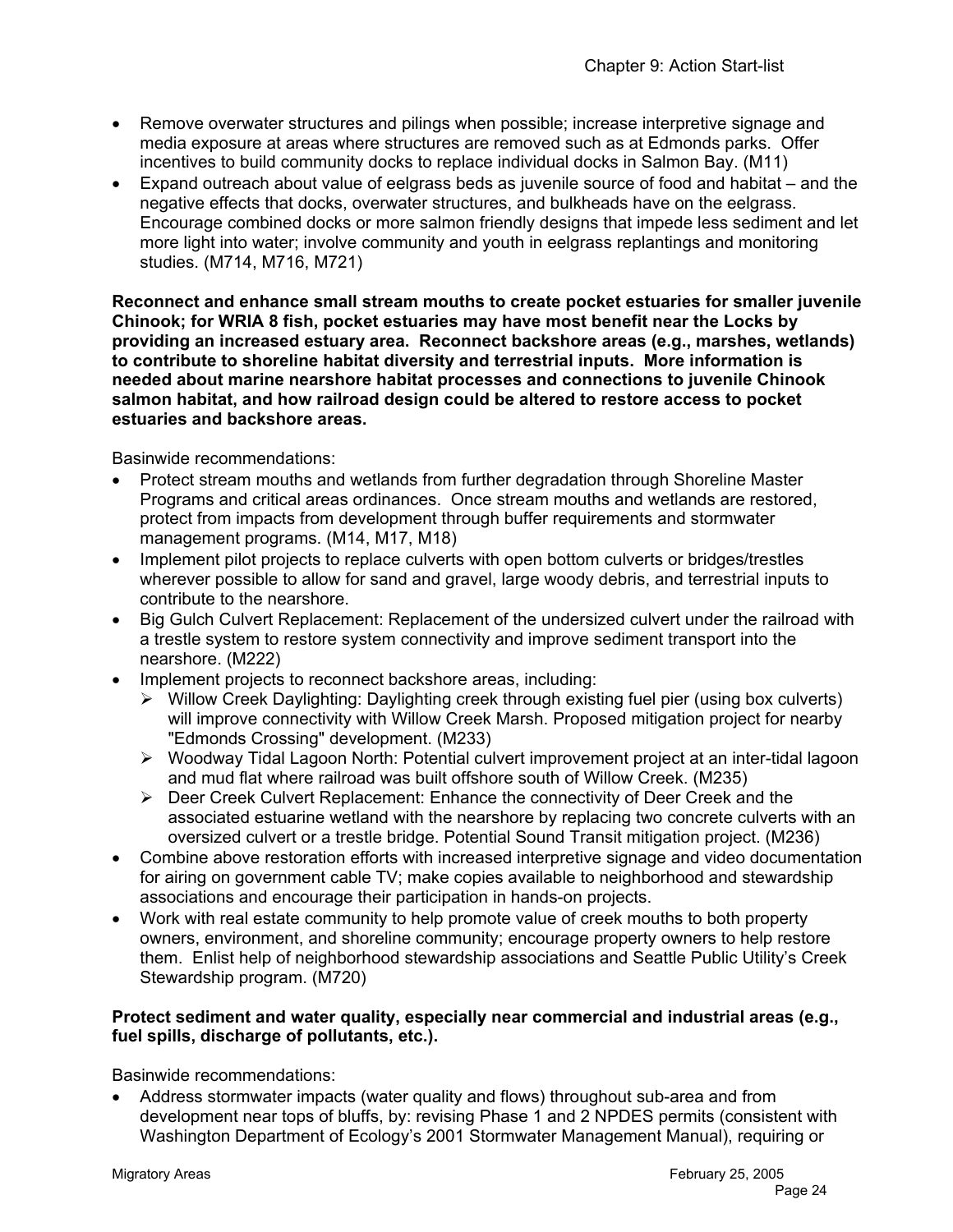encouraging low impact development, retrofitting existing developments using natural drainage systems (e.g., SEAStreets). (M19)

- Determine extent to which residential structures along nearshore are on septic systems; determine if these systems are operating properly and if not require that they be fixed. Require that septic systems be inspected at time of sale. (M20)
- Discourage or prohibit any further filling and dredging in nearshore except for essential public facilities, and where associated with shoreline restoration projects. (M21)
- Promote boater/sea plane education campaign in order to improve and protect water quality compromised by fuel or toxic compounds from boat repairs, boat and sea plane maintenance. Carry out through signage at marinas, sea plane docks, boat yards, as well as messaging sent with boat/plane license registration. (M728)
- Educate and support businesses, property management companies, and homeowners associations on stormwater best management practices, specifically related to parking lot cleaning, storm drain maintenance and road cleaning. (M730)
- Train groundskeepers and property management companies about water polluting effects of landscape practices. Employ the "pride in workmanship" strategy, by placing signs that list who maintains the landscapes and parking lots along shorelines and the maintenance practices that they employ. (M729)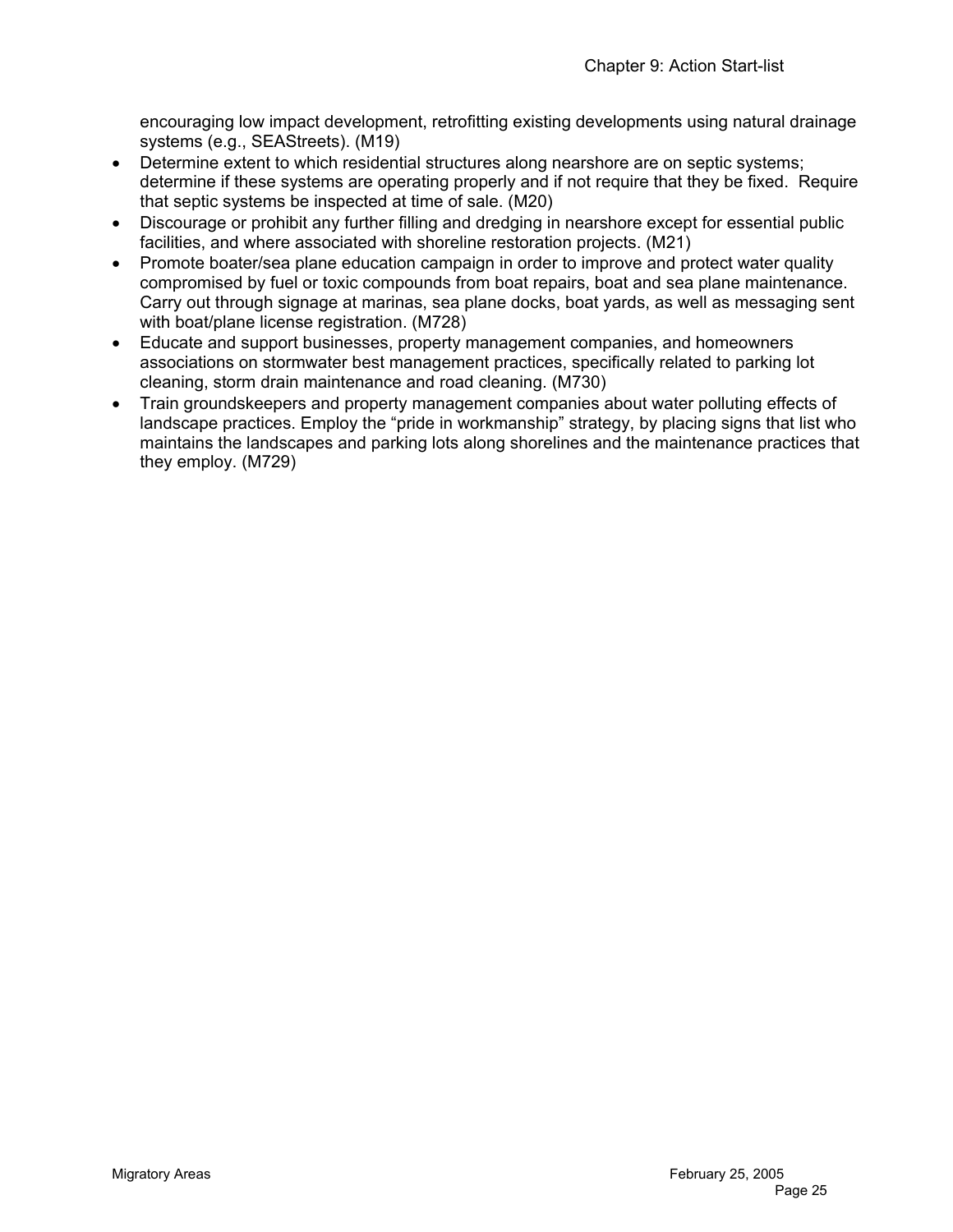# **Chapter 9: Part 2 Preliminary Cost Estimate of Site Specific Projects and Programmatic Actions**

### **Introduction**

The purpose of the preliminary cost estimate is to provide "ballpark" costs, not actual costs, of the WRIA 8 action start-list. The WRIA 8 action start-list consists of high priority site specific projects and programmatic actions selected from the comprehensive lists of projects and actions. During 2003 and 2004, the comprehensive lists were developed through extensive participation of local stakeholders, jurisdictional staff, environmental and business representatives, project experts, and the WRIA 8 Technical Committee. These comprehensive lists were developed without attaching costs, as their objective was to identify projects and actions that have the highest benefit to Chinook salmon. The action start-lists were then selected by the Service Provider Team by applying the Steering Committee's approved criteria to the comprehensive lists. Upon completion of the action start-list an effort was undertaken to estimate costs for the projects and actions. These estimated costs give planning numbers to be used by decision makers within the context of overall funding plans.

This is a preliminary costing exercise. At this stage of the process, estimated costs are based on concepts, as well as specific projects. The concepts will be fleshed out over time as public and local government comments are incorporated into the plan and the results of the Treatment phase of the Ecosystem Diagnosis and Treatment model further refine priorities. Then cost estimates will need to be further refined as well to provide more accurate information. The cost estimates are subject to further – potentially substantial – revision as additional information regarding project scope, design and other factors becomes available.

Costs will also change over the timeframe of the start-list, which varies from projects that are ready to be implemented to undefined projects that may or may not be undertaken in the future. Programmatic actions are also variable; for example, some actions may need high levels of effort in the near term or others may need lower levels of effort sustained over a longer term.

Chapter 7 considers funding options to implement the first ten years of the planning horizon. This cost estimate is a component of that plan but is not a consistent annual cost over a ten-year period. Rather, site specific project costing gives an estimate for the action start-list projects that may change as other projects are identified as higher priority, or if projects are removed from, or modified on, the list due to feasibility constraints. Another variable that affects the implementation of the projects is when the funds are available, which also may vary significantly depending on the nature of the projects moving forward in any given year. The second component of this preliminary cost estimate is for programmatic action costs. It is important to note that the full-time equivalent (FTEs) staffing could be an additional level of effort, and thus cost, to that identified under shared staff (Chapter 2) and local jurisdictional efforts. This will depend on potential efficiencies that might be derived through collaborative implementation and whether local governments are already staffing identified or similar actions.

# **Overview of Methodology**

The action start-list contains 166 actions, with many having several components. The first step was to group and code these actions so that costs could be viewed by various categories and types. Two main categories were formed - site specific projects and programmatic actions. Site specific projects are those actions that will occur on an identified location in the watershed. The two types of site specific projects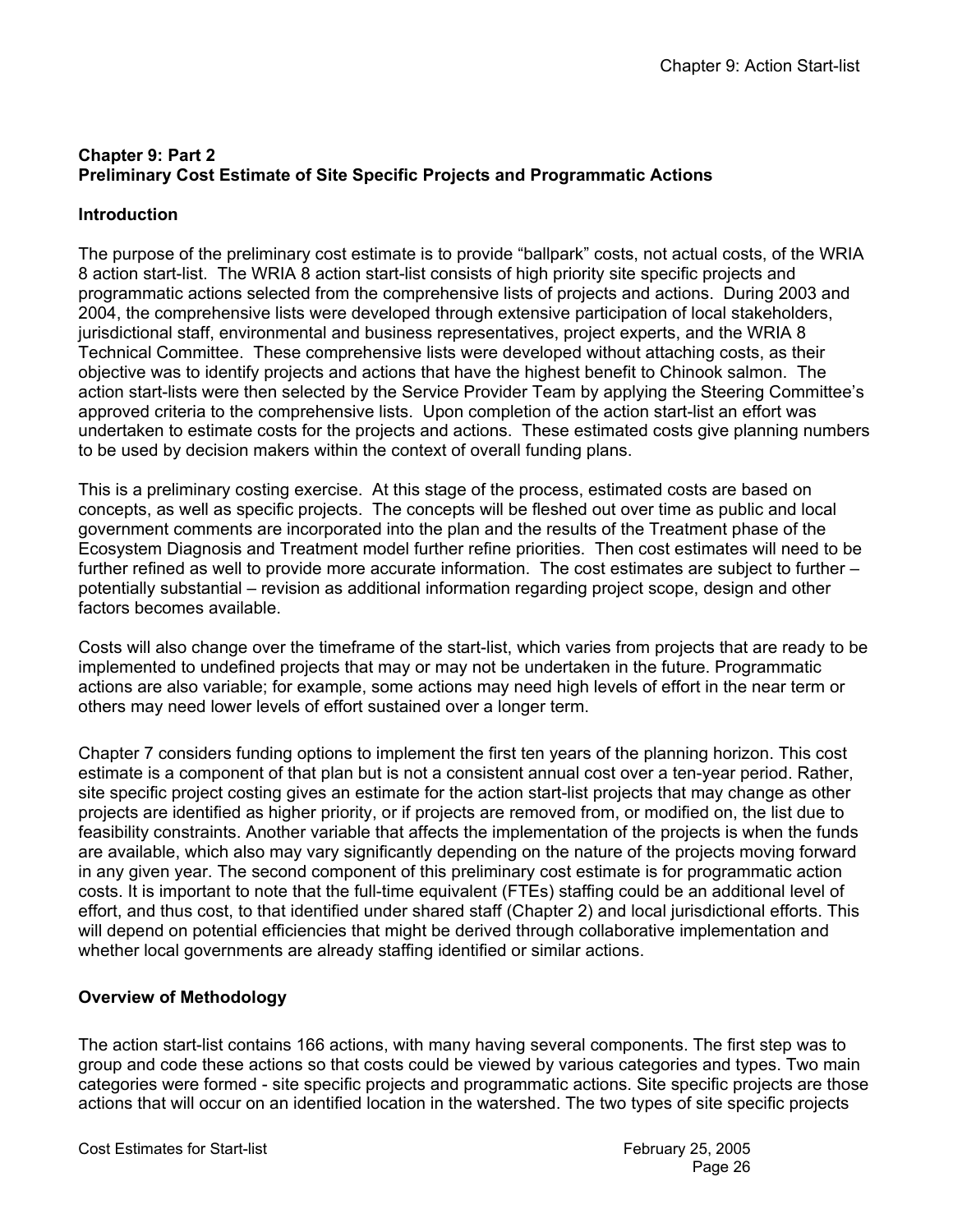are protection and restoration. Programmatic actions include three types: land use actions, public outreach, and studies. These actions generally occur over a broader area of the watershed. The actions were also coded for where they occurred within the watershed into three groups: basin wide, within the Urban Growth Area (UGA) and outside the UGA. Research or studies associated with the proposed monitoring program were not included here (See Chapter 6).

# **Sources of Information**

Information on costs for the site specific projects was gathered from a variety of sources. For some projects there were detailed estimates available from project managers who had developed costs as part of a pre-design costing estimate or as a grant funding request. Another source for detailed information was the Army Corps of Engineers' Lake Washington/Ship Canal General Investigation Study. If detailed project cost estimates were not available, then *A Primer on Habitat Project Costs (Primer*, Evergreen 2003) was used as follows to estimate types of projects that have similar components or characteristics. First, components were selected from the *Primer* to define an Acquisition, Riverine or Streambank restoration group (see Appendix D.2 for descriptions). Second, the projects were given a cost estimate based on the appropriate group's cost range. For projects that have a partial or older cost estimate from programs such as Waterways 2000 or the Cedar River Legacy, the method included refinement either through project managers or by comparing with a cost estimate using the *Primer*. One excellent example of comparable estimates was *Costing of the Hood Canal Coordinating Council's Summer Chum Salmon Recovery Plan* (2004, Evergreen) that used the *Primer* to group and cost projects. Finally, costs were brought up to 2004 costs by using a three percent per year inflation rate.

Sources of cost information on programmatic actions came primarily from the Service Provider Team for the land use actions and the public outreach actions. Estimates were developed by using similar programs or actions and then determining the amount of effort the action would need. Then this level of effort was evaluated by the Service Provider Team to estimate if it was already included in work being done by local jurisdictions or whether it constituted an additional level of effort. If it was an additional level of work, it was assigned a value for full time equivalent (FTE) staff time. Due to limited time the Service Provider Team did not consult with stakeholder jurisdictions on whether they have these programs, and if so the staffing level. Collaboration at a later date may identify efficiencies for implementing these actions. *A Primer on Habitat Project Costs (Primer*, Evergreen 2003) included an addendum, *Estimated Non-capital Costs of Watershed Salmon Recovery Plans* that gave a general FTE cost value (\$100,000/FTE) that was used throughout this preliminary cost estimate for staff costs. If materials would be needed, these costs were estimated as well. For example, one public outreach proposal recommends producing and distributing copies of a video on habitat for Chinook for shoreline property owners. This is a new action and was included in material cost estimates.

### **Reliability of Information**

The mix of high and low reliability in the cost estimates in this lumped-sum preliminary estimate gives an overall average that should be noted as a rough estimate. This is acceptable for planning cost estimates and future refinement of the actions and their estimates will strengthen their reliability. For site specific projects, pre-design estimates and known acquisition costs increased the overall reliability. Projects that are still conceptual, with undefined scopes or stream miles or acreage unknown had the opposite effect and decreased the reliability.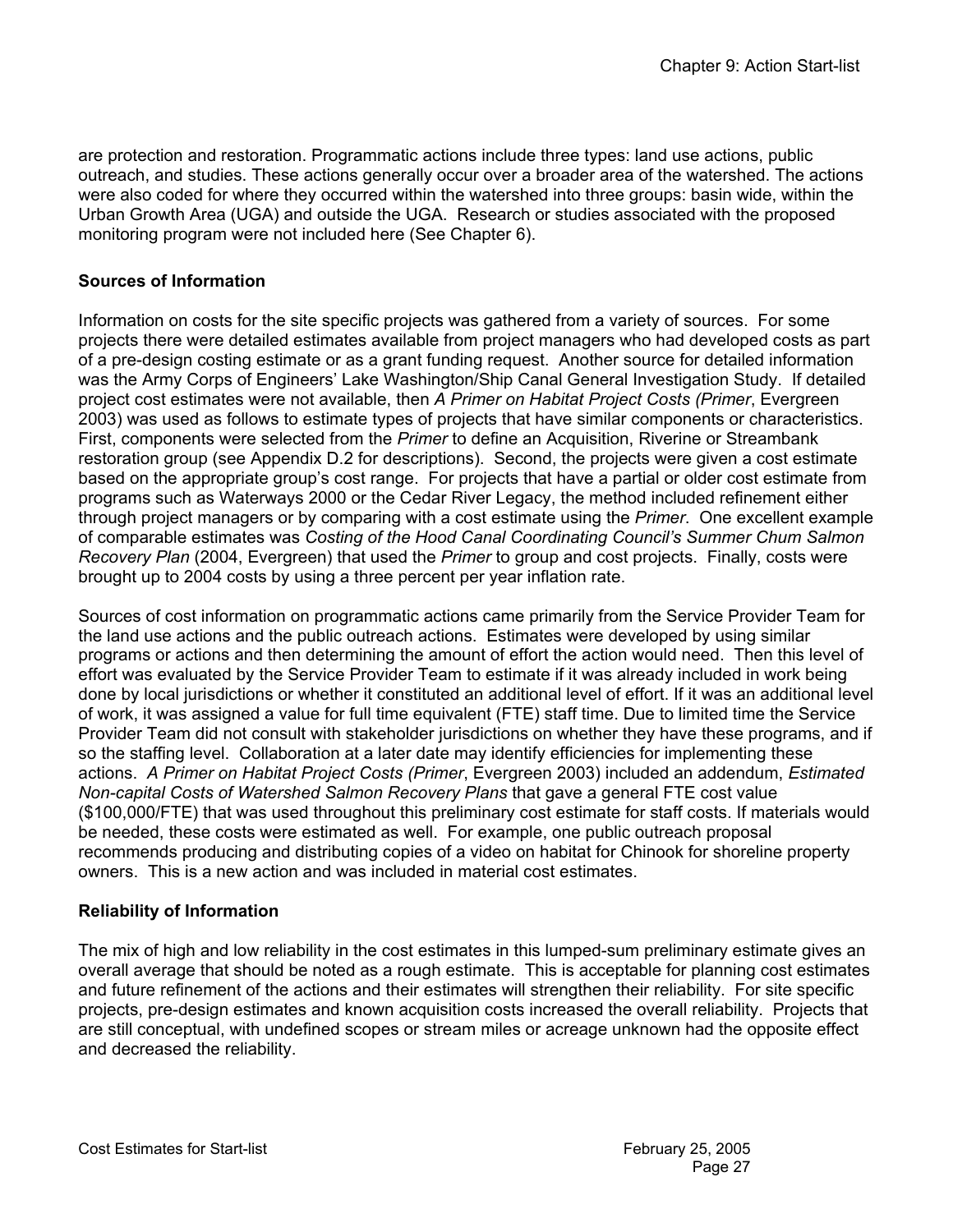The reliability of information for programmatic actions results in a very rough cost estimate at this time. Costs were kept generic to capture all jurisdictions because limited consultation occurred with local jurisdictions to tailor costs. There was also limited research on actual program costs to use as comparables with the estimates. Most of the programmatic actions had the scope defined at only a preliminary level. In addition, the FTE staff estimates associated with start-list programmatic action implementation did not at this time adjust costs for efficiencies that might later be realized through jurisdictional collaboration or jurisdictional staff already implementing identified or similar actions. Additional discussion with stakeholders is needed to identify other, potentially more efficient, methods to implement these programmatic actions. The total programmatic FTE counts may be covered in part in the future by identifying existing levels of effort not accounted for, or a change in work programs to accomplish this work.

# **Overall Summary of Costs**

This overall summary cost estimate (see Table 9-1) used the September 2004 action start-list Tier I site specific projects and programmatic actions. Individual cost estimates were developed for the three Chinook populations: Cedar River, North Lake Washington Tributaries, Issaquah and Migratory Areas (see Appendix D-2). Migratory areas include Lake Washington, Lake Sammamish, the Ship Canal, Locks, and Estuary and Nearshore Areas.

The total cost estimate for the three Chinook populations included 92 site specific projects that range in overall cost of \$143 million to \$170 million with an average project cost of \$1.5 million to \$1.8 million. Programmatic actions included 103 public outreach and land use actions that have an average annual cost range of \$785,000 to \$2.1 million. This annual estimate was multiplied by ten to reflect the overall planning goal. The total cost range is \$9.9 million to \$23.7 million, which includes North Lake Washington and Cedar River studies that cost approximately \$1.6 million. The range for staffing for the three Chinook populations is 7.8 to 21 full-time equivalent (FTE) staff. These programmatic staff estimates are an additional level of effort to the shared staff identified in Chapter 2 and to the current level of effort by local jurisdictions. However, it must be noted as stated earlier that the programmatic staff estimates represent only one method of implementing these types of actions.

Cost estimates were also "rolled-up" for the three Chinook populations by where the start-list actions occurred, such as basinwide, within the Urban Growth Area (UGA), or outside of the UGA. The site specific projects were distributed with 28 projects within the UGA and 50 outside of the UGA. The majority of programmatic actions, 54 of the 103 total actions, were basinwide, with 5 actions within the UGA and 7 actions outside the UGA. Migratory Area actions account for 29 actions, while the Tier II subareas have 5 actions.

The preliminary cost estimate sub-divided the 166 start-list actions into 217 actions for the cost estimate purposes only. The cost estimate includes 195 of these 217 actions. For eleven site specific actions, the projects have not been scoped to the point where enough details are available, or details were not readily available, to develop accurate cost estimates. In addition, eleven programmatic actions did not have an associated cost if the staff level was accounted for in another action, or was included in existing efforts by local jurisdictions. Thus, these 22 actions were not included in the cost calculations.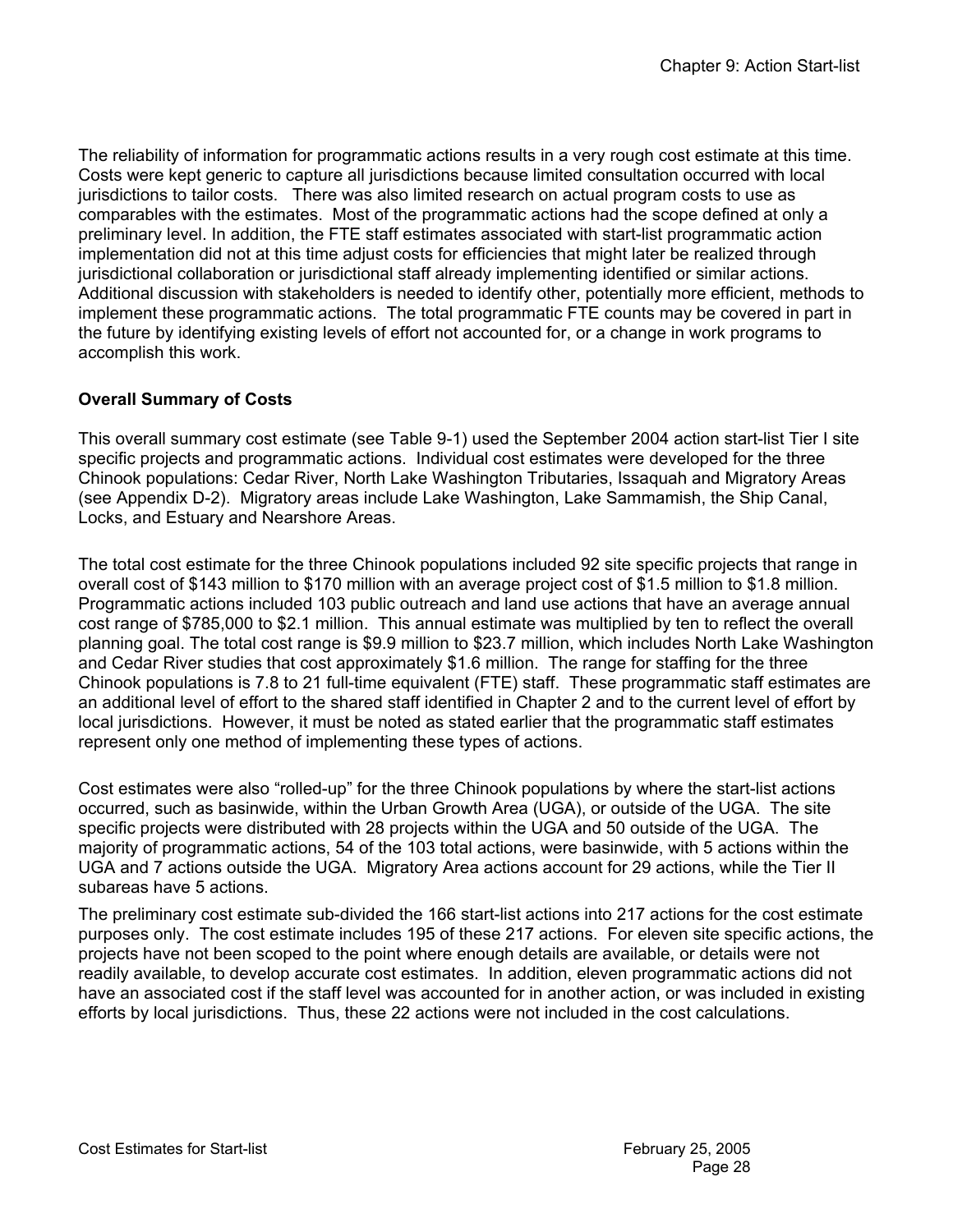### **Next Steps**

While the Steering Committee has reviewed the methodology for cost development, and individual stakeholders provided information on project actions, individual costs for start-list actions have not been reviewed and approved by working committees or the Steering Committee. If actions on the start-list are modified through upcoming public and Forum review processes, costs could be revised and then submitted for additional review. However, due to the conceptual stage of the site-specific actions and the uncertainty about how programmatic actions would be implemented, the cost estimates for both sitespecific and programmatic actions cannot be improved until the start-list is approved by the Forum and other decisions about plan implementation become finalized.